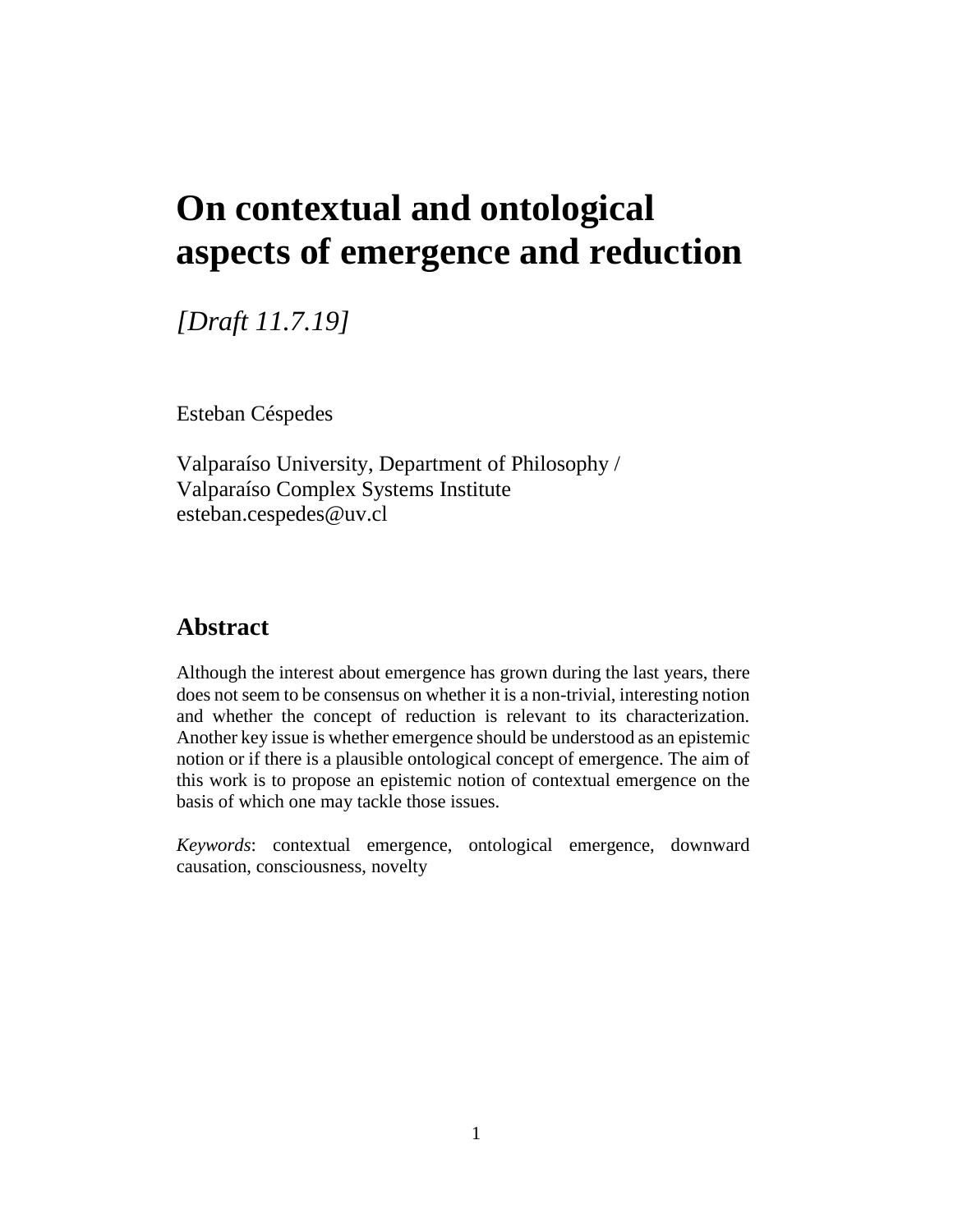# **1 Background**

 $\overline{a}$ 

According to a classic notion, emergent properties are properties of a system that depend on, but are irreducible to the system's constituent elements (cf. Kim, 1999; 2006). Charles Dunbar Broad (1925), one of the British emergentists, characterized emergent properties in a way that can be formulated as follows (Beckermann, 1992, p. 17):

1.1 *Emergent property*. A property *F* of a system *S*, made up of the constituents  $C_1$ , ...,  $C_n$  standing in a certain relation R to each other, is emergent if and only if (a) there is a law to the effect that all systems with the same make-up have  $F$ , and (b)  $F$  nonetheless cannot, even in theory, be deduced from the most complete knowledge of the properties of the components  $C_1, \ldots, C_n$  in isolation or in systems with a different make-up.

Condition (a) states that there must be a dependence between an emergent property and the constituents of the system in which it arises. Emergent properties occur in all systems in which certain kinds of components are organized in a certain way. They depend on those kinds of components and on their organization. The latter is crucial, as condition (b) establishes. One cannot deduce the instantiation of an emergent property without considering the particular organization on which it depends. Thus, emergent properties are irreducible in this sense.

One could define emergence in terms of this classical notion, understanding it as the process in which emergent properties are formed in a system. Although this definition seems plausible, it is not very informative if we are interested in the diachronic aspect of emergence, that is, in the *arising* of emergent properties. Even if emergence can be related to irreducibility and complexity, it is not clear how we should understand it as a relation<sup>1</sup>, i.e. how we should understand the fact that some properties appear from the interactions of a system's constituents.

Recent accounts usually associate emergence with the complexity of a system, i.e. with how numerous its parts and their interactions are (cf. Holland, 2014). Thus, emergent properties are properties that arise in a system when the system's complexity increases considerably (cf. El-Hani & Pereira, 2000; Fuentes, 2014). Understanding emergence in terms of the increase of complexity may account for the procedural, non-static aspect of this relation. But complexity alone does not seem to express the fact that emergent properties are determined by and irreducible to the system's constituents.

Considering certain notions of reduction, such as identity and functional reduction, the irreducibility of emergent states implies that their causal

<sup>&</sup>lt;sup>1</sup> I will assume that emergence is a general relation. This does not mean that there is only one kind of emergence. As shown, different notions of emergence can be derived from a broad one. Also, such a general notion will be defined as a set of relations.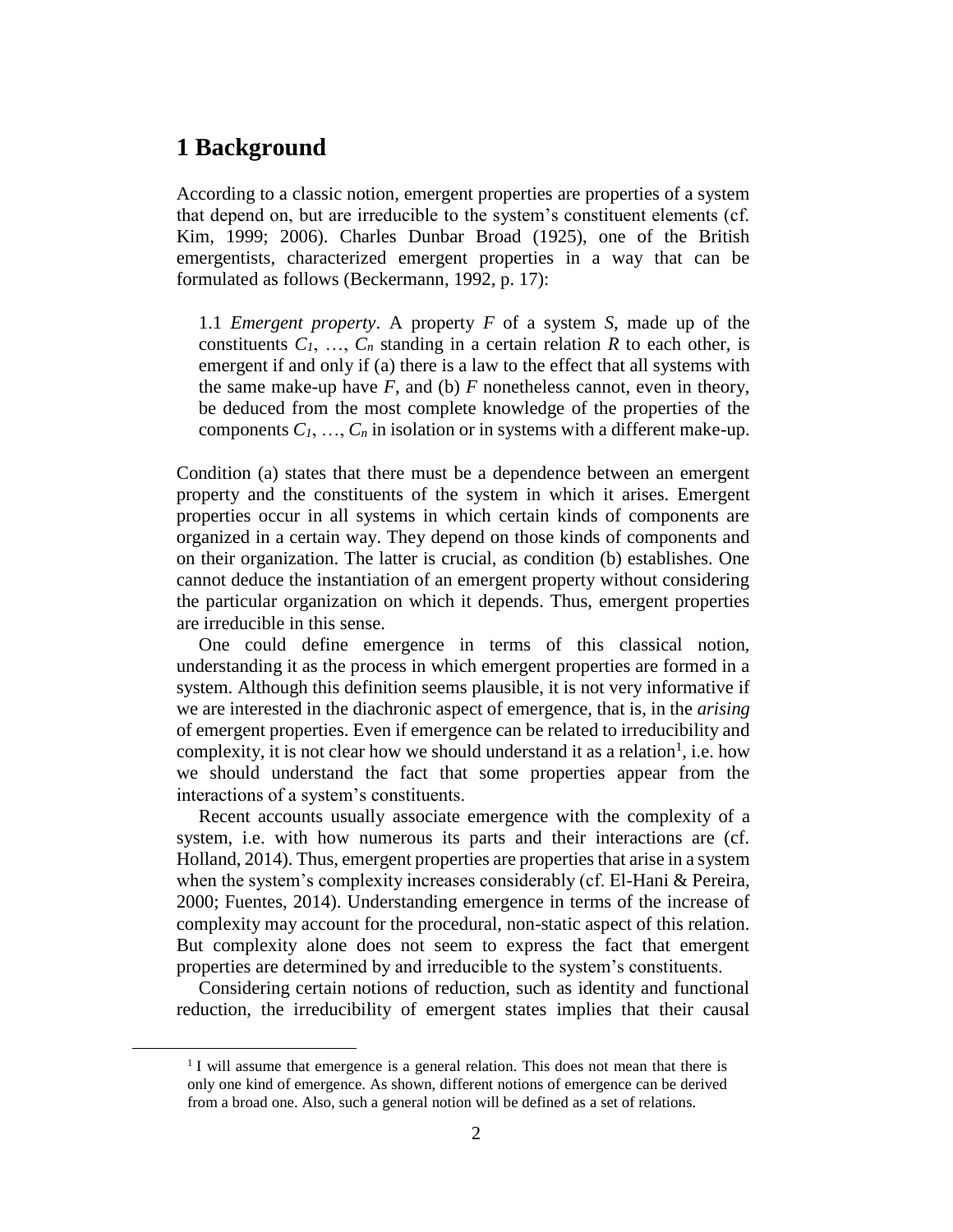efficacy is beyond the causal efficacy of the constituents underlying the system in which they arise. If emergent states were strictly identical to some set constituents, their causal powers would also be identical to the causal powers of the constituents. The same holds for functional reduction, since a state *A* is functionally reduced to a state *B* just in case *A* plays the same causal role as *B*. Thus, the irreducibility of emergent states could allow us to accept that they may cause states that their constituent parts can't. They could be considered as causes of other emergent states, as in cases where an ecological state causes other ecological states (*horizontal causation*). And even more interestingly, they could be causes of lower-level states, such as when ecological states influence the behavior of an ecosystem's members. These are cases of *downward causation*.

But downward causation is not unproblematic. Consider this version of the well-known exclusion argument, which can be applied against it (cf. Kim, 2005, p. 19): Let us assume that any event that has a cause, has a sufficient physical cause, and that sufficient physical causes exclude other kinds of causes. Assume further that there are no genuine cases of overdetermination, i.e. if an event has a sufficient cause *c*, then no event distinct from *c* can also be considered a cause of that event. Now, if any macroscopic, emergent state *e* is able to cause another macroscopic state *e'*, it must also be able to influence the microscopic, physical basis of *e'*. That is, downward causation should be possible. But this contradicts the first two assumptions: Since the physical basis of *e'* has, as assumed, a sufficient physical cause, the causal capacity of *e* must be excluded from the picture. Therefore, downward causation does not seem to be possible.

Mark Bedau (1997) distinguishes *weak emergence* from *strong emergence* in order to tackle the problem of the causal efficacy of emergent states. According to his account, an emergent state is weakly emergent just in case its description can be derived from descriptions of microstates, but only by simulation. Roughly, a simulation is a representation of iterating, causal interactions between the micro elements of a system. On this basis, certain configurations observed in simulation processes can be considered as emergent states and have causal powers that are distinct from the causal powers of the microstates underlying them. Strong emergent states, by contrast, are the ones that are not reducible at all. The question is, following this distinction, "What can we call a strongly emergent property"? According to David Chalmers (2006), consciousness is a clear example of a strongly emergent state. A state is conscious if there is something it is like to be in that state.

Also contrasting with the traditionally assumed irreducibility of emergent states, Jeremy Butterfield (2011) shows that emergence and reduction are compatible, even if we assume a strong notion of reduction, such as Nagelian reduction (Nagel, 1961). Butterfield understands emergence as novel and robust behavior and, according to his account, whether a given emergent behavior can be reduced depends on the values of certain parameters, such as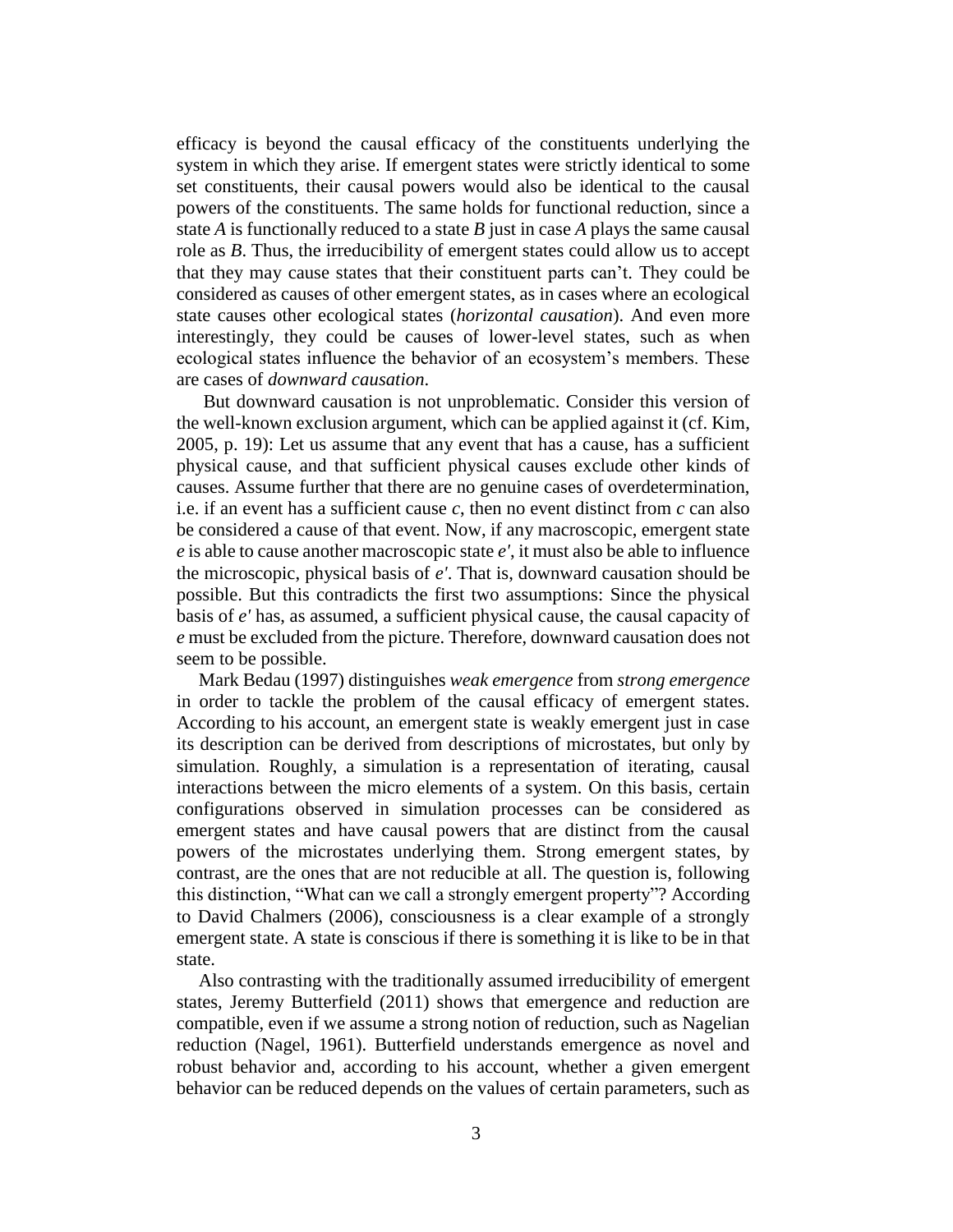a system's degrees freedom or the number of iterations associated with the system in some definitional process.

Not everyone thinks that the notion of reduction is necessary for characterizing emergence. Karen Crowther (2015) tackles the topic focusing on the philosophy of physics and argues, on the basis of effective field theory, that the notion of reduction is irrelevant for defining emergence. According to effective field theory, physical theories are hierarchically ordered depending on energy scale. On this basis, emergent behavior is understood as novel and autonomous behavior. Roughly, according to Crowther, novelty expresses that the relevant interactions involved in high-level theories are not present in low-level theories, while autonomy (actually, *quasi-autonomy*) means that high-level theories are independent of low-level details<sup>2</sup>.

So, traditionally, the notion of reduction has been relevant for the understanding of emergence and even if not every analysis of emergence is based on reduction in some way or another, the most crucial issues regarding emergent states are related to their presumed irreducibility. Considering the perspectives just reviewed, we may ask six crucial questions that any clear account on emergence should tackle:

- a) How are emergent states dependent and, at the same time, irreducible to a system's constituents?
- b) What is the role of complexity with regard to emergence?
- c) How is downward causation possible?

 $\overline{a}$ 

- d) In which sense are states of consciousness emergent?
- e) Is reduction compatible with emergence?
- f) Is the notion of reduction even relevant for characterizing emergence?

These questions will not be answered by giving an analysis of each one of the topics they represent, but they will guide the main discussions of the following sections.

# **2 Contextual Emergence and the consistency challenge**

Some of the issues mentioned in the previous section are part of what Olivier Sartenaer (2016) calls the *consistency challenge*. This problem can be stated as follows:

2.1 *The consistency challenge*. It is difficult to understand how emergent states are determined by the constituents of a given system and are, at the

<sup>&</sup>lt;sup>2</sup> While the accounts of Crowther and Butterfield are focused on physical emergence, I am concerned here with the notion of emergence in its general sense and with how it may be applied in a diverse class of cases. Of course, it is crucial to study in which particular cases or fields is reduction relevant and in which cases not, but I will not pursue this task here.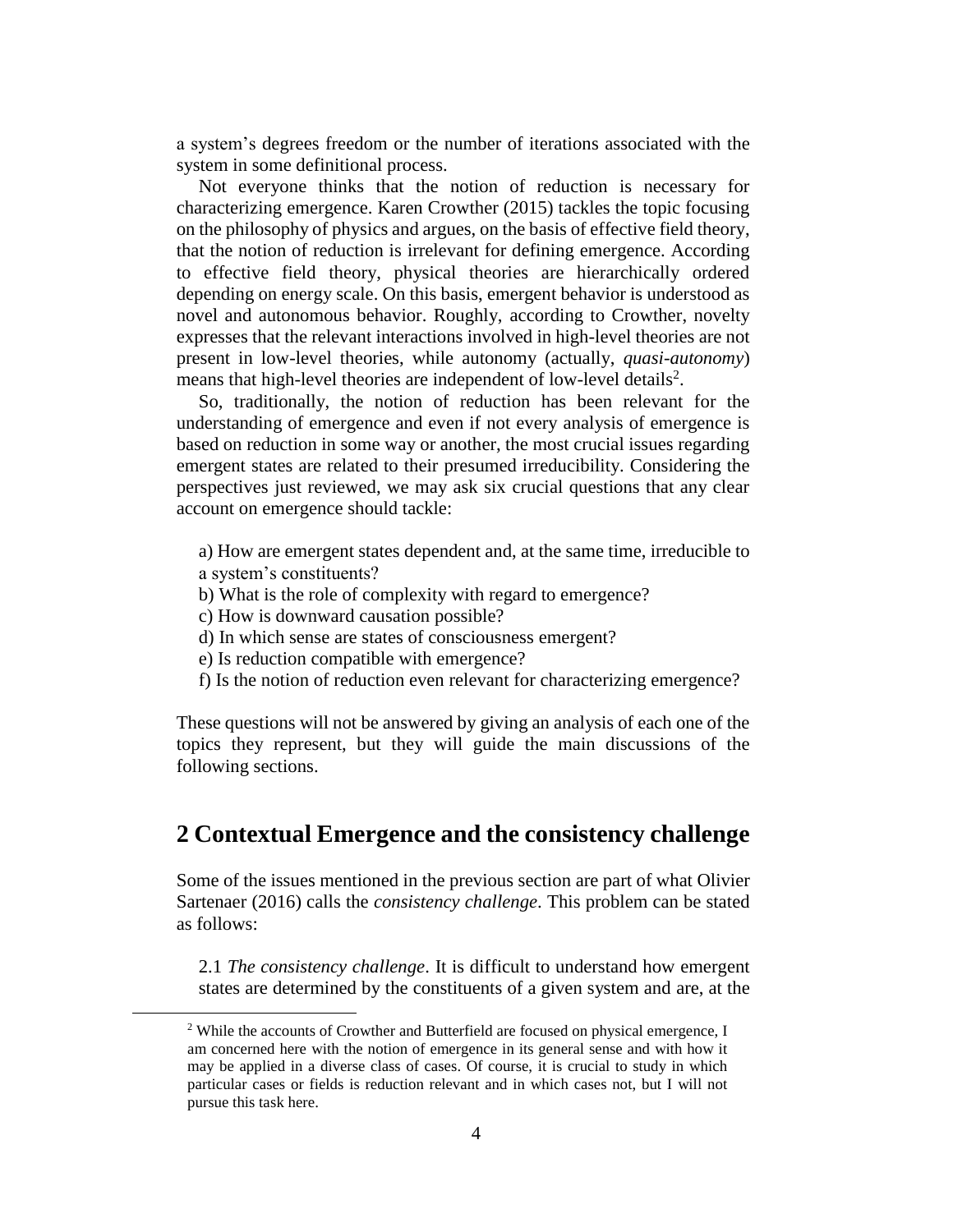same time, unexplainable, autonomous and irreducible.

This is a serious issue and must be considered if we want to explain in which sense emergent states are irreducible and explanatorily relevant. In what follows, I will propose a definition of the notion of emergence that not only may tackle the consistency challenge, but is actually directly motivated by it. According to the proposal, emergent states are reducible and irreducible at the same time. And they must be so. Of course, this rough characterization is a clear contradiction and has to be reformulated in order to be included in a coherent account.

An appropriate way to dissolve apparent inconsistencies is to consider from different perspectives the different propositions that seem to be mutually inconsistent. Such perspectives can be called *contexts*.

Let a context be a set containing descriptive, normative and phenomenal information, which determines, in the form of a background, the truth value or correctness of certain propositions. Thus, contexts may include norms, interests, laws, descriptions and non-descriptive expressions about experiences<sup>3</sup>. Here is an example that may illustrate the role played by a context. The proposition "The fact that Susan took a child's surfboard without permission was wrong" seems to be true, given commonly accepted moral norms. These moral norms are part of a context that determines the truthvalue of the considered proposition. Now, suppose that we learn that Susan took the surfboard to save a drowning person. Adding this new information to the context and considering the value of saving a life, the proposition seems to be false. One of my aims will be to show that, regarding emergence, propositions about reducibility can be plausibly understood as contextdependent in a similar way and that this will be helpful to answer the consistency challenge. Before showing how this can be done, let us focus on further aspects of the notion of a context assumed here.

Contexts can be ordered by a relation of aboutness. A context *K* is of a higher level than a context *K'* if *K* involves information about expressions that are part of  $K'$  but  $K'$  does not involve information about  $K^4$ . For instance, a context focused on organizing board games may involve information about a context focused on chess, but the latter would probably not involve

<sup>&</sup>lt;sup>3</sup> Although it is associated with semantic aspects, this is not exactly the semantic notion of context, which is usually understood as a set of parameters. John Perry (2001) makes a distinction between two types of semantic contexts. Narrow contexts include only a speaker, a place and a time. Wide contexts may include additional parameters, such as intentions and sets of conditions. The notion of context characterized in this work corresponds to the one of a wide context. However, it is not only associated with semantic and pragmatic features, but also with scientific, theoretic and perceptual ones. <sup>4</sup> Contexts may contain linguistic expressions that can be interpreted from the perspective of other contexts. Thus, they also involve information or propositions. Although the information contained in a context can be fixed within the context itself, we do not have to focus always on those internal interpretations.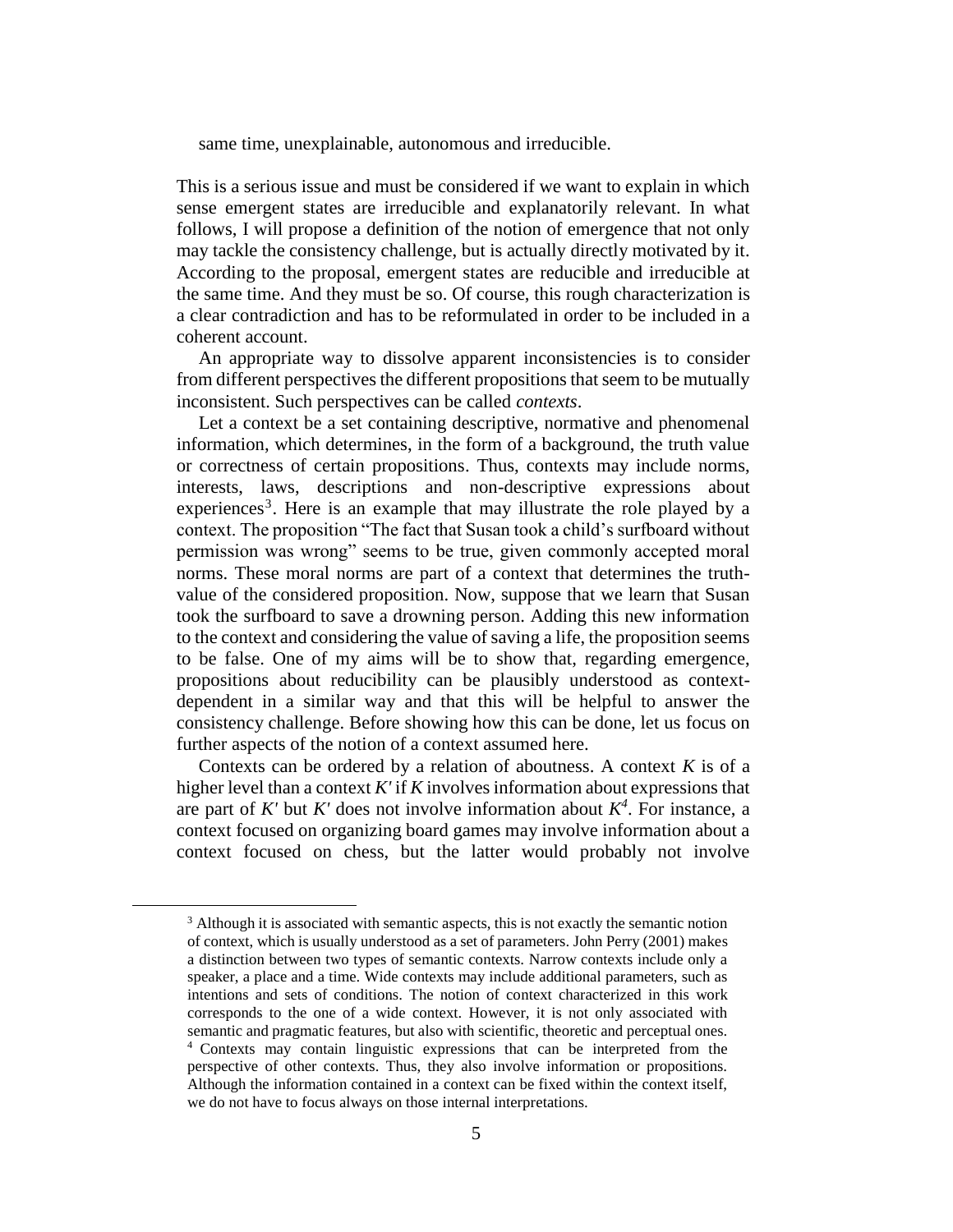information about the former  $5$ . In this sense, the context focused on organizing games is informationally higher in the hierarchy or is more general than the context focused on chess. We may say then that the second context is accessible from the first, calling the former a *subcontext*. Contexts also have an internal relevance structure on the basis of which their information is ordered and can be distinguished accordingly. Let *descriptive contexts* be contexts in which descriptions are especially relevant, *normative contexts* be contexts that are mainly about norms and *observational contexts* be contexts that are mainly focused on observations. Different kinds of contexts may be interrelated in different ways. For instance, an observational context may be supported by some descriptive context that provides explanations for some observations or it may be guided by some normative context that indicates what to observe or what to avoid doing while observing something.

Wth this general idea of a context we can define emergence—in particular, the notion of an emergent state—as follows:

2.2 *Contextual emergence*. From the perspective of context *K*, a set of states  $E$  is emergent from a set of states  $B$  just in case there are three contexts,  $K_1$ ,  $K_2$  and  $K_3$ , accessible from  $K$ , such that the following conditions are met.

2.2.1 According to *K1*, *E* is reducible to *B*.

 $\overline{a}$ 

2.2.2 According to *K2*, *E* is irreducible to *B*.

2.2.3 According to  $K_3$ ,  $E$  involves novel properties with regard to the properties found in *B*, which are correlated with an abrupt change of complexity of *B*, according to *K*.

This definition is focused on emergence as a relation and on the notion of an emergent state<sup>6</sup>, but it does not say anything explicitly about the notions of emergent phenomenon and emergent property, which are common within the literature about this topic. These can be seen as derivative notions based on the definition just given:

2.3 *Emergent phenomenon*. Let *E* be an emergent state according to some context *K* and *Ko* an observational context, accessible from *K*, in which the novel properties of *E* are observed. The phenomenon corresponding to

<sup>&</sup>lt;sup>5</sup> Of course, information about chess will contain information about board games, because chess is a board game. But it does not have to contain information about how to organize board games.

<sup>&</sup>lt;sup>6</sup> In general, I will neither assume distinctions between states and descriptions of states nor between properties and predicates. Since the notion of context considered here is fundamentally theoretical, to say something about a state, from the perspective of a context, usually means to say something about a description and to say something about a property, according to a context, means to say something about a predicate. This assumption holds unless I focus explicitly on non-descriptive items, such as phenomenal or normative states.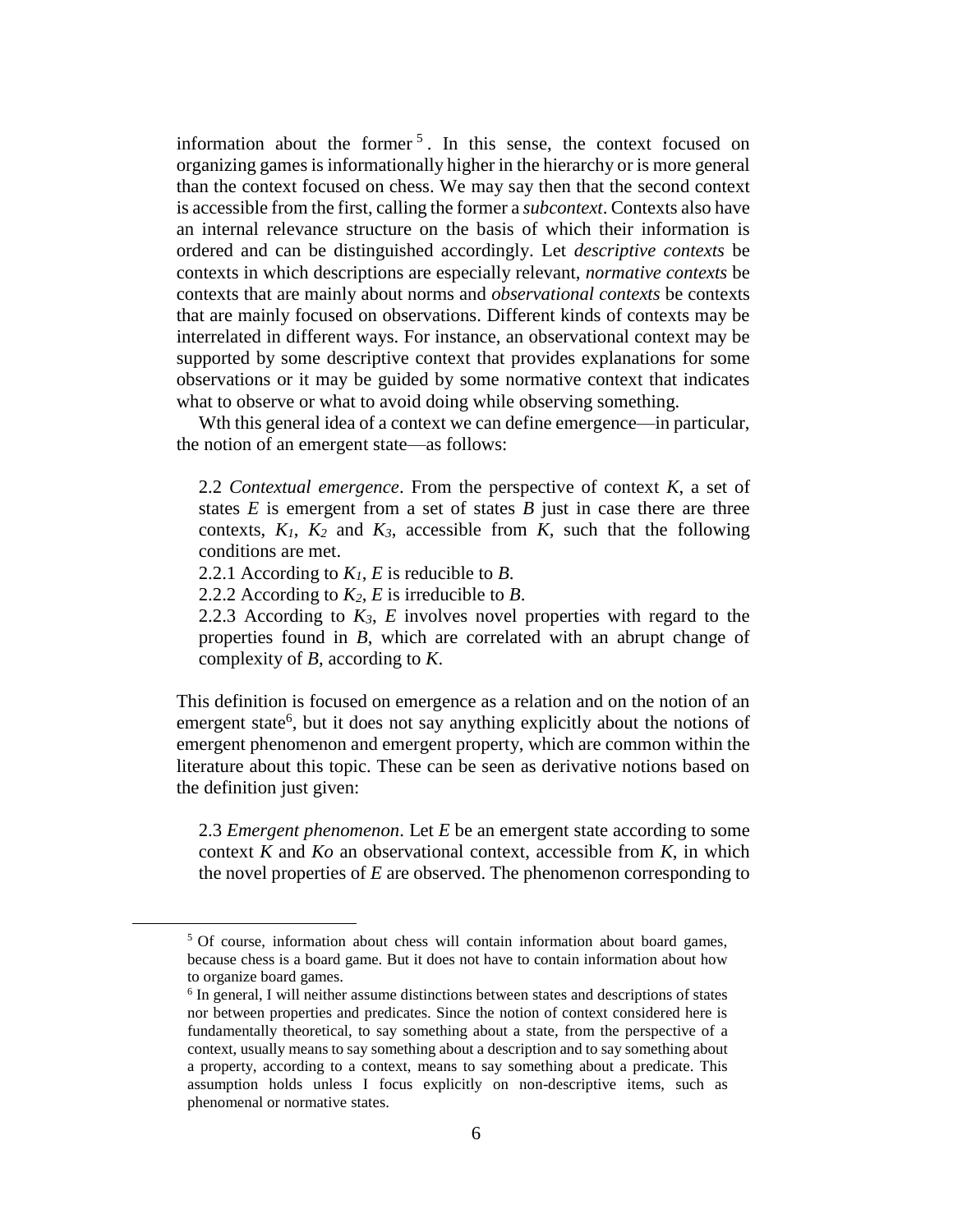that observation is an emergent phenomenon, according to *K*.

2.4 *Emergent property*. Let *E* be an emergent state according to some context *K* and *K'* a context, accessible from *K*, that involves the novel properties of *E*. In *K*, these are emergent properties.

Condition 2.2.1 indicates reducibility, i.e. that reduction should only be possible, not that it must be achieved. Thus, for instance, we may consider an emerging flock of birds as reducible to the states and motions of the singular birds that constitute the group, even if we are not actually reducing the emerging behavior in that context. Contextual emergence must not be constrained to any notion of reduction in particular, although functional reduction is especially relevant because it allows us to tackle the problem regarding the causal efficacy of emergent states. As mentioned before, functional reduction can be characterized in the following way:

2.5 *Functional reduction*. A state *E* is functionally reduced to another state *B* if and only if these conditions are satisfied:

2.5.1 Any state that causes *E* also causes *B*.

2.5.2 Any state that is caused by *E* is also caused by *B*.

In other words, a state is functionally reduced to another when the causal profile of the first is included in the causal profile of the second (cf. Shoemaker, 2007). Note that functional reduction does not imply that one of the states is more fundamental than the other. It is not an antisymmetric relation; it is possible that *A* is reducible to *B* and that *B* is reducible to *A*. Of course, it may be that *E* is reduced to *B* when *B* is more fundamental. And the manifestation of this would be that some states that are causes or effects of *B* are not part of the causal profile of *E*.

I will assume that, for functional reduction, any instantiation of a property (such as events, states or facts) can be taken as a relatum of the causal relation and any notion of causation based on difference-making (cf. Ney 2009) is applicable to the account of emergence proposed here. A physicalist notion of causation may also be appropriate. Take, for instance, Phil Dowe's (2000) account of physical causation, according to which, two events are causally related if they are connected by the transmission of some conserved quantity. It is not problematic to accept that interactions occurring between constituents of a system may interact causally in this sense. However, there is the challenge of describing the higher-level states of the system in those terms.

Consider, for example, drought periods, which can be seen as states of an ecosystem that arise from different interactions between the system's members and other conditions. These could be described involving quantities such as temperature and humidity. A first issue regarding functional reduction on the basis of physical causation consists in the fact that, in order to treat those quantities as conserved quantities, one must assume that there is some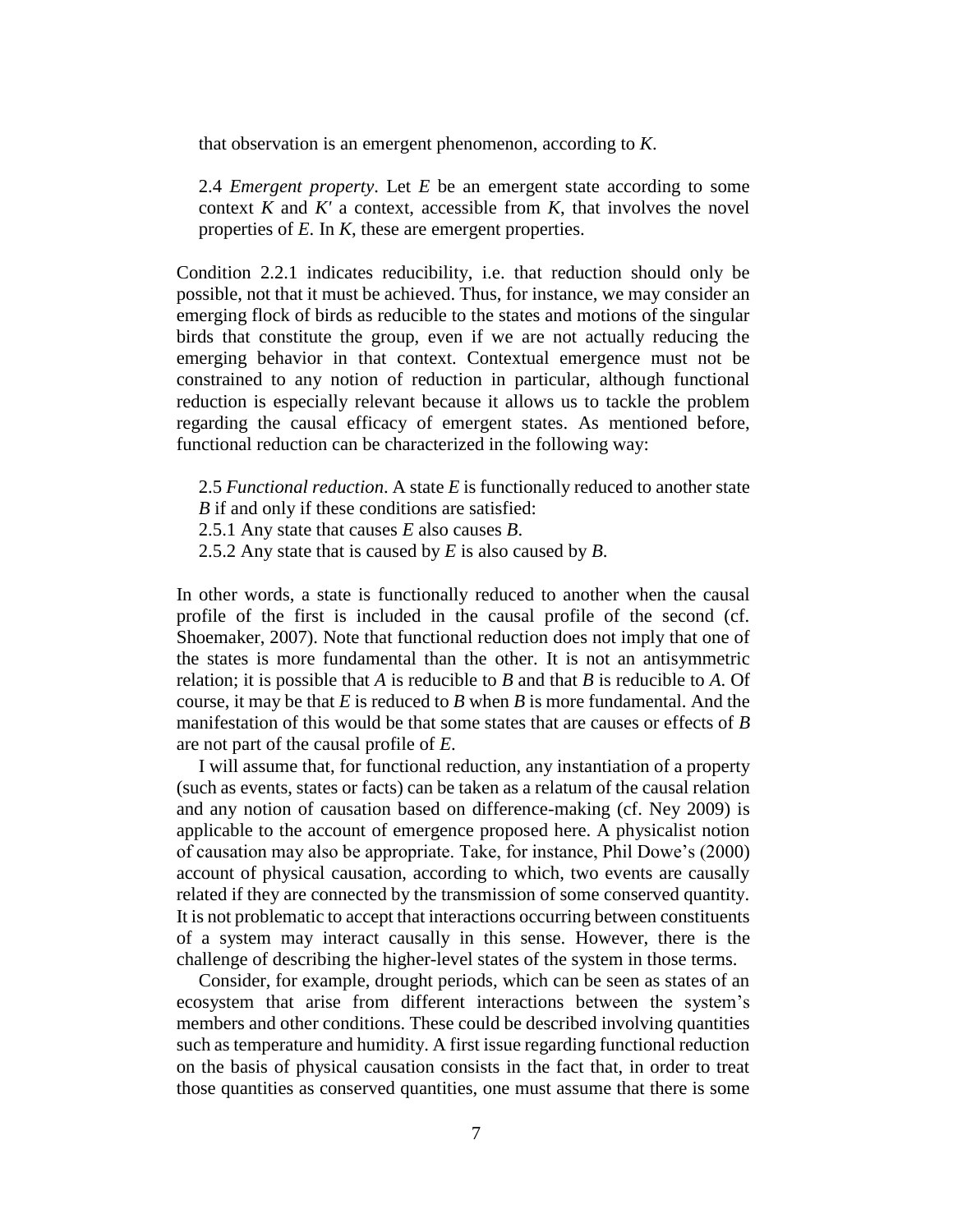closed system in which they are assigned. Clearly, this cannot be the ecosystem to which we attribute the drought in the first place. If that assumption is not made, a broader system must be chosen for the purposes of reduction. This issue should not be a problem for difference-making accounts of causation. If both the drought and *B*, a given low-level state of the system, make differences in some other state and if some previous state influences both, the drought and *B*, then they share a causal profile. In this sense, the drought is reducible to the low-level state regardless of whether the kinds of properties involved in the description of the latter are strictly physical or not.

A second issue would consist in expressing the effects of the drought period, such as the migration of some species, in terms of conserved quantities. This could be done by constructing a statistical model of the species' population and treating each individual as a unit of the quantity that measures that species' population. This issue is neither a problem for difference-making accounts of causation. One may assume a single description for the migration and determine that both the drought as a highlevel process and the corresponding low-level state make differences on the migration process. It is possible, however, that both do not produce the same amount of difference in the considered effect. Anyway, ceteris paribus, if the drought had not occurred, the migration would not have occurred. Now, a description of the low-level state corresponding to the drought must be more specific than a description of the drought. This means that low-level variations may have implied specific variations in the migration process, like its duration, but not necessarily its non-occurrence.

A third issue is the fact that, after producing a physical characterization of the drought period, it is no longer plausible to say that the causal profile of the drought is included in the causal profile of its physical description. It is rather a case of methodological replacement of a state's description. This is not a problem for difference-making accounts of causation, since the description of low-level states must neither be considered as a re-description of, nor as a replacement of the drought.

Despite the difficulties just mentioned, I think that functional reduction is possible under appropriate assumptions, i.e. under appropriate contexts. Since contexts are here defined not only in terms of the descriptions they contain, but also on the basis of their normative aspects, the plausibility of functional reduction will depend on pragmatic and methodological assumptions.

Let us now turn to condition 2.2.2. It establishes that emergent states are irreducible from the perspective of a certain relevant context, which is distinct from the reduction context. Irreducibility may hold because *E* cannot be functionally reduced to *B*, as when, for instance, we cannot reduce an economic crisis to the set of descriptions involving economic agents. An economic crisis may have effects on political decisions, but the latter can hardly be taken as effects of just low-level economic behavior. Irreducibility may also hold when *B* has not a suited interpretation, which can occur in the observation of a figure constituted by materials that are unknown to the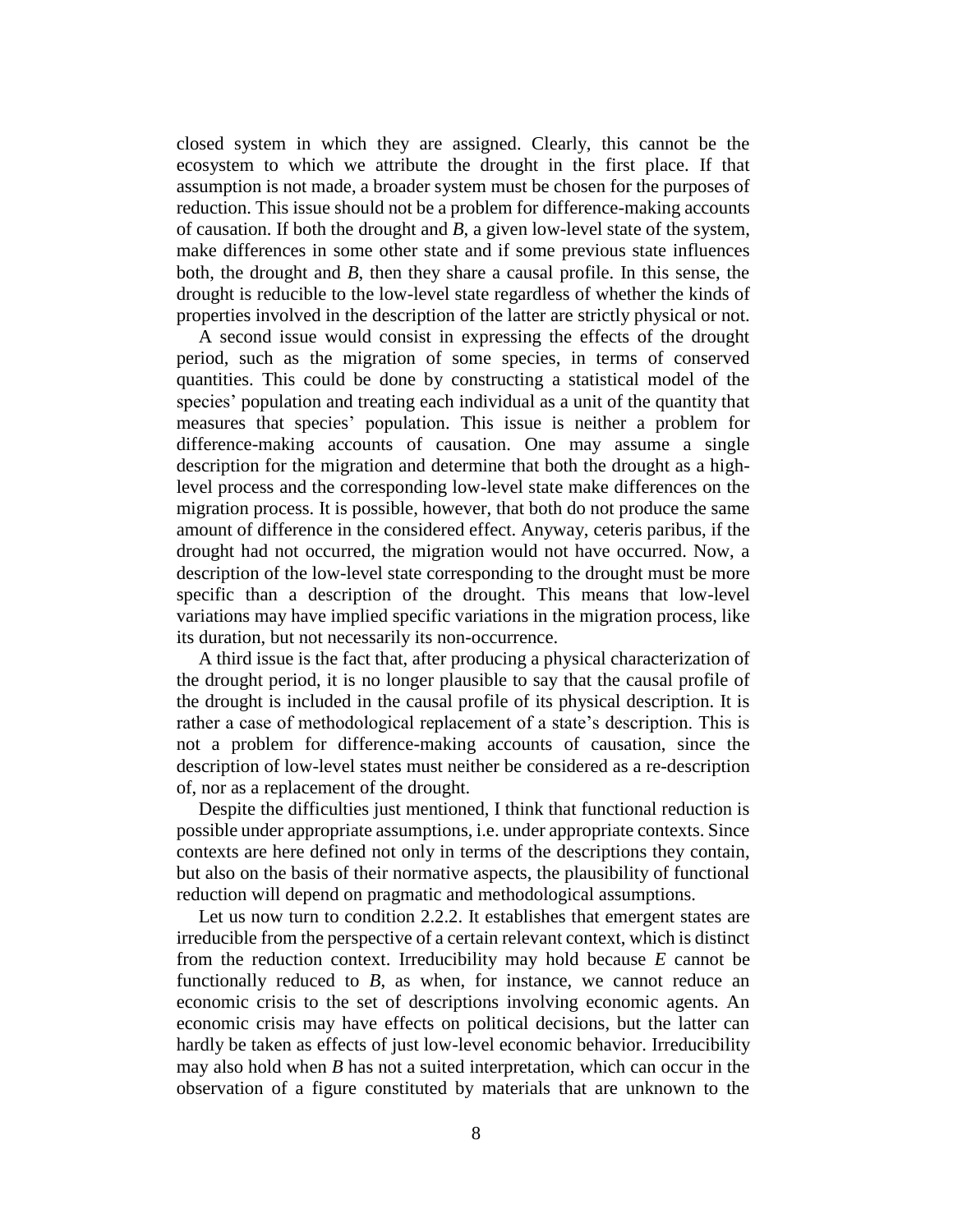observer.

As in the case of reduction, whether a state is irreducible will not only depend on the descriptive aspects of a given context, but also on its normative aspects, usually associated with the aims of inquiry and with interests of different sorts.

It should be simple now to understand in which sense the contextualist strategy proposed here allows us to tackle the consistency challenge. How can emergent states be determined by the constituents of the system in which they arise and, at the same time, be irreducible to them? The key is to read "at the same time" as "at the same time, but in a different context". Thus, emergent states are determined by the system's constituents and, at the same time, but in a different context, irreducible to them.

As noted earlier, the account of contextual emergence proposed here is not restricted to any notion of reduction in particular. A particular focus on functional reduction was made because it is understood in terms of causal roles, which is especially important if we want to tackle the problem of downward causation. Now, if there is any restriction that may be relevantly considered at this point, it is the one based on the distinction between ontological and representational, i.e. epistemological reduction (cf. van Gulick 2001). Here are four main notions of ontological reduction:

2.6 *Elimination*. A state *A* is reduced to a state *B* just in case *A* is ontologically nothing but *B*, which implies that *A* can be replaced by *B*.

2.7 *Identity*. *A* is reduced to *B* just in case *A* is identical with *B*.

2.8 *Composition*. *A* is reduced to *B* just in case *A* is entirely composed by  $B$ .

2.9 *Supervenience*. *A* is reduced to *B* just in case there cannot be differences regarding *A* without differences regarding *B*.

According to Robert van Gulick (2001, p. 3), an ontological notion of reduction stands for a relation that links items in the world, as opposed to representational notions, which are about relations between representational items. Now, four important examples of representational reduction are the following:

2.10 *Replacement.* A description (proposition or representational system) *A* is reduced to a description *B* just in case *A* is theoretically replaced by *B*.

2.11 *Derivation*. A description *A* is reduced to a description *B* just in case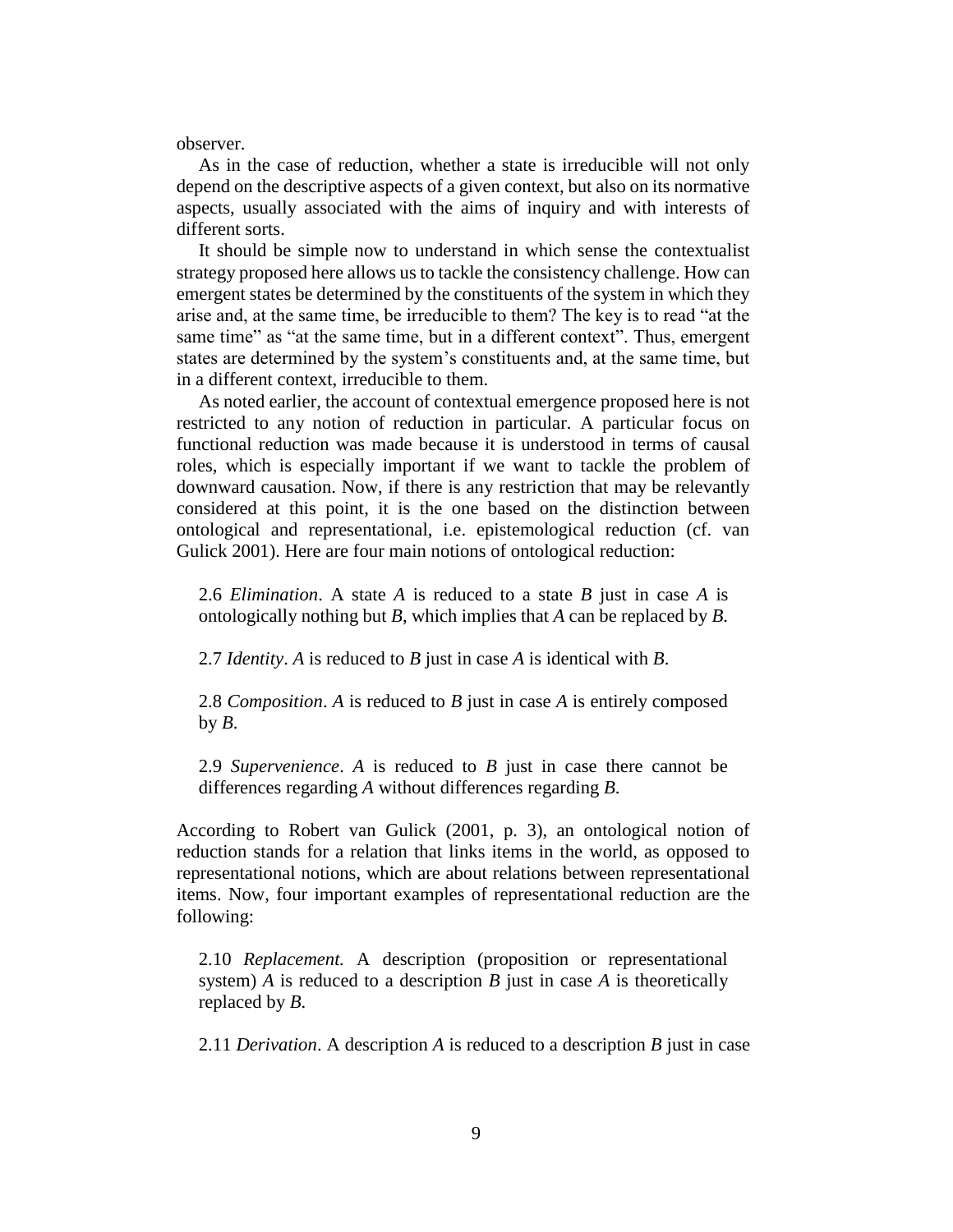*A* can be derived from *B*, given the appropriate set of laws and conditions.

2.13 *Expressive equivalence*. A description *A* is reduced to a description *B* just in case every fact that can be represented by *A* can also be represented by  $B$ .

2.14 *Teleo-pragmatic equivalence*. A description *A* is reduced to a description *B* just in case every fact that can be represented by an agent *S*, using *A* within a social and physical context *C*, according to a theory  $T_I$ , can also be represented by *S*, using *B* within *C*, according to *T2*. (cf. van Gulick 2001, p. 14)

The proposal of reduction as teleo-pragmatic equivalence put forward by van Gulick is a contextualist one, like the account of emergence explored in the present work<sup>7</sup>. On this basis, teleo-pragmatic equivalence seems to be a suited notion to be included within a specification of the conditions for emergence. Assuming that theories are a kind of epistemic context, we would say that the description of a system's emergent state represents, according to a certain context, the same state as the descriptions of the system's constituents, but, according to another context, it does not. Again, this is how emergent states can be considered as reducible and, at the same time, irreducible to the parts of the system from which they arise.

Of course, to think that reduction as teleo-pragmatic equivalence is particularly appropriate to support contextual emergence does not mean that other notions of epistemic reduction should be ignored. We could characterize a notion of emergence based on reduction as replacement, as well as a notion based on reduction as derivation. Both can be special cases of contextual emergence, if the characterizations involve the proposed conditions. The theoretical strength of each special case may vary depending on the notion of reduction that one assumes. Thus, emergence based on replacement would probably be a stronger and more demanding notion than emergence based on expressive equivalence.

Furthermore, we can, in principle, include notions of ontological reduction in specifications of contextual emergence. All depends, in a certain sense, on our ideas about how independent ontology is from epistemology. This issue will be considered later, in *section 5*.

Let us focus on condition 2.2.3. In order to grasp the main point expressed by it, we need to characterize the notion of novelty. This can be done as follows:

2.15 *Novelty*. According to a context *K*, *P* is a novel property just in case,

 $<sup>7</sup>$  A fundamental difference between both accounts is the fact that, according to the</sup> version of the teleo-pragmatic account here characterized, the context could (at least in principle) be referring to something objective, to facts of the world, while I treat contexts as epistemic items.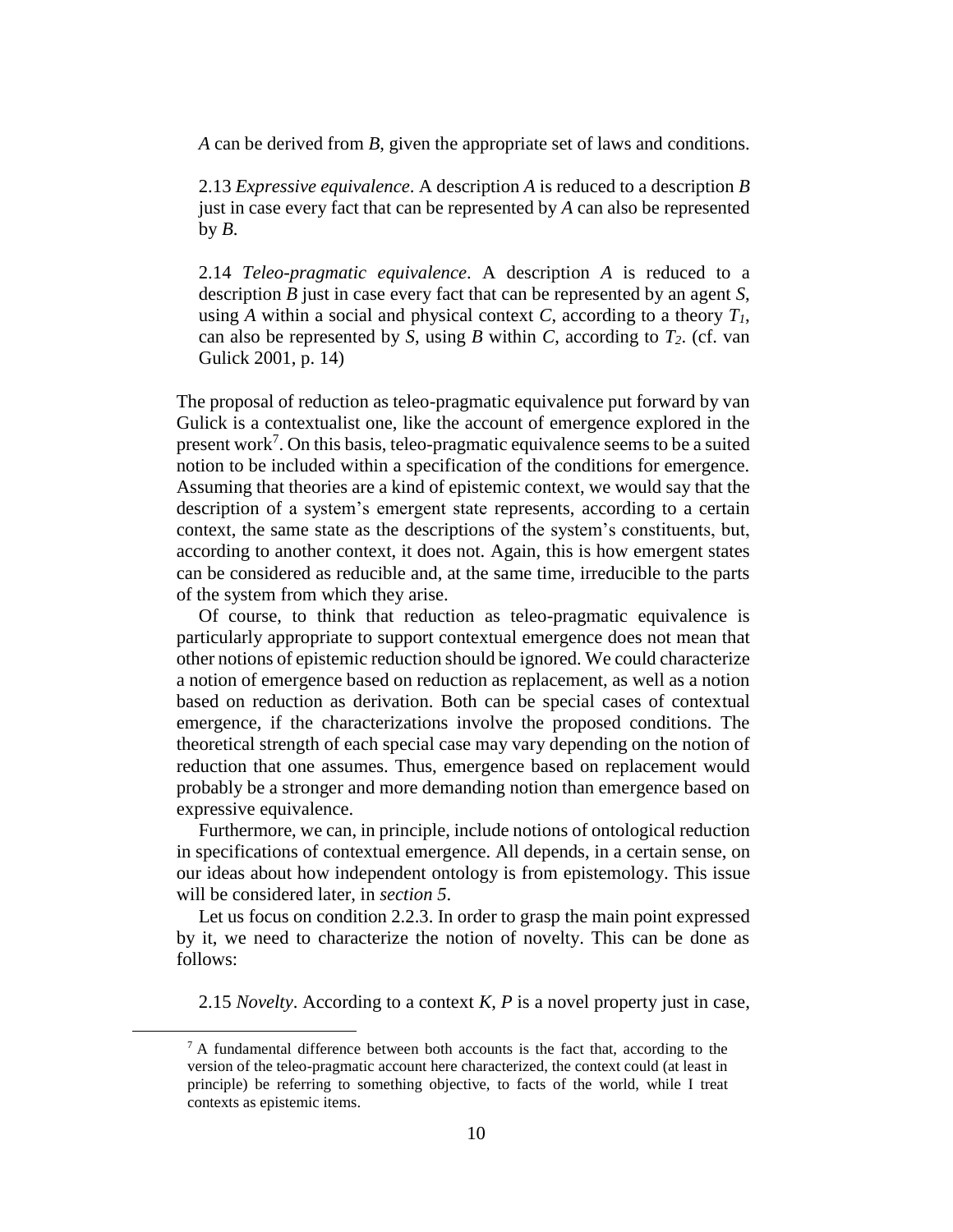in *K*, there are two sets of states, *F* and *G*, such that *F* is considered before *G* and *P* is not involved in *F* but in *G*.

This is a general notion of novelty. More specific are the notions of synchronic novelty and diachronic novelty. Cases in which *F* and *G* are simultaneous are cases of synchronic novelty and cases in which *F* and *G* occur at different times are cases of diachronic novelty<sup>8</sup>. Note the difference between saying that, according to *K*, *F* is *considered* before *G* and saying that, according to *K*, *F occurs* before *G*. Both kinds of novelty are crucial to understand emergence. Consider, for instance, the patterns formed by a flock of birds. These patterns emerge from the interactions between the birds, which are the constituent parts of the flock. On the one hand, synchronic novelty is a characteristic of the fact that the patterns and figures formed are properties of the flock as a system, not of its constituents. On the other hand, diachronic novelty is also present if we consider the different changes of the flock patterns that can be observed, including changes from states that do not involve any relevant formation at all. Observation is here broadly understood. One can observe patterns formed by a flock of birds or regularities in a data set.

Complexity is also important in condition 2.2.3. I will only consider a general, comparative notion. Given two systems, *s* and *s'*, if *s* involves a greater number of constituents, more types of constituents, a greater number of interactions and more types of interactions than *s'*, then *s* is more complex than *s'*. Note that a high number of parts and interactions is not enough for complexity. A huge bunch of stuff may not be complex. But a big group of different entities interacting in different ways, such as an ecosystem, may be seen as a complex system.

An increase or a decrease of complexity, according to some reduction context, may be associated with the observation of a novel property, but this does not mean that the presence of complex behavior is a sufficient condition for emergence<sup>9</sup>. However, complexity needs to be included somehow as a necessary condition for emergence. A first reason is that whether some property is emergent does not simply depend on how new it is observed. If it was so, noticing a crack on a wall for the first time would be enough to call it an emergent state. Of course, according to certain sets of conditions, a crack on the wall may be taken as an emergent property, but the novelty of this property should be correlated with the increasing complexity of the system seen from a general context and should not simply depend on the observational context. This means that complexity contributes to a richer

<sup>8</sup> The account of Karen Crowther (2015) defines emergence in terms of synchronic novelty. A different analysis is offered by Alexandre Guay and Olivier Sartenaer (2016), who analyze emergence on the basis of diachronic novelty.

<sup>&</sup>lt;sup>9</sup> As established in condition 2.2.3, there must be an abrupt change of complexity. How abrupt should it be? Well, it must be sufficiently abrupt to cause novelty, i.e. the appearance of a new property.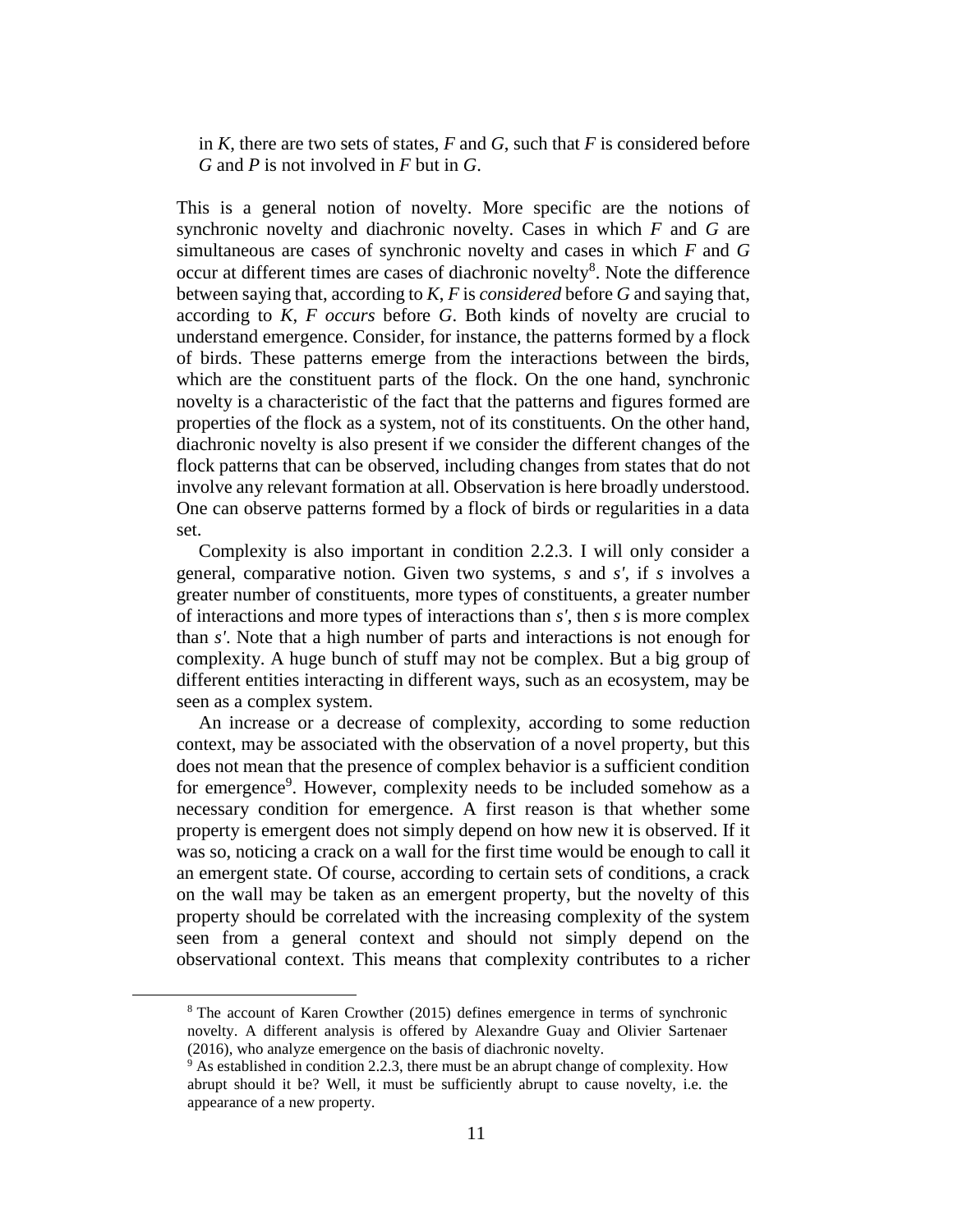understanding of diachronic novelty. A mere change of states in a system is not enough for emergence.

A second reason to include complexity in the analysis of emergence is the fact that it introduces a further asymmetry besides the temporal asymmetry already associated with diachronic novelty. While diachronic novelty is a feature that may depend only on the appearance of a system's high-level properties, changes in complexity may depend just on the system's low-level interactions<sup>10</sup>. The key point about condition 2.2.3 is that high-level novelty should be related to low-level changes of complexity. Of course, low-level changes of this kind also imply novelty, according to the definition given above.

The notion of emergence just proposed is non-trivial in the sense that there are clear conditions according to which a given property is not emergent. It allows for the detection of emergence in everyday situations and also in more rigorous contexts, as should be clear later. In the following section, three cases of emergence will be described considering the definition proposed in this work.

# **3 Examples of emergence**

 $\overline{a}$ 

The cases of emergence that will be considered in this section correspond to three different areas. The first is a case from thermodynamics, the second one is a case from biology and the third is from the philosophy of mind. For each example, I will simply offer one possible way of treating it as a case of emergence. Here is the first case:

3.1 *Phase transition*. Suppose that the high-level state of a system changes from a liquid state *l* to a gaseous state, *g*. The system is constituted by a huge number of interacting molecules. We may want to say that state *g* emerges from those constituents.

Let *t* and *t'* be two periods of time, such that *t'* is later than *t*. Let *K* be the context in which the following emergence claim is being assessed: State *gt'* (*g* at *t*) is emergent from the molecular micro-level state  $m_t$ . Let  $K_1$ ,  $K_2$  and  $K_3$ be subcontexts of *K*. The emergence claim is true if and only if the following conditions hold:

3.1.1 *Contextual reducibility*. According to  $K_I$ , the state  $g_t$ <sup>*'*</sup> (*g* at *t*<sup>'</sup>) can be

<sup>&</sup>lt;sup>10</sup> Consider, for instance, algorithmic complexity, which is defined in terms of the length of the shortest binary description of the system in question (cf. Kolmogorov 1965; Chaitin 1969). Essentially, it's all about the parts. However, there are other measures of complexity, based on the description of regularities and thus involving a higher order characterization (cf. Gell-Mann & Lloyd 2003).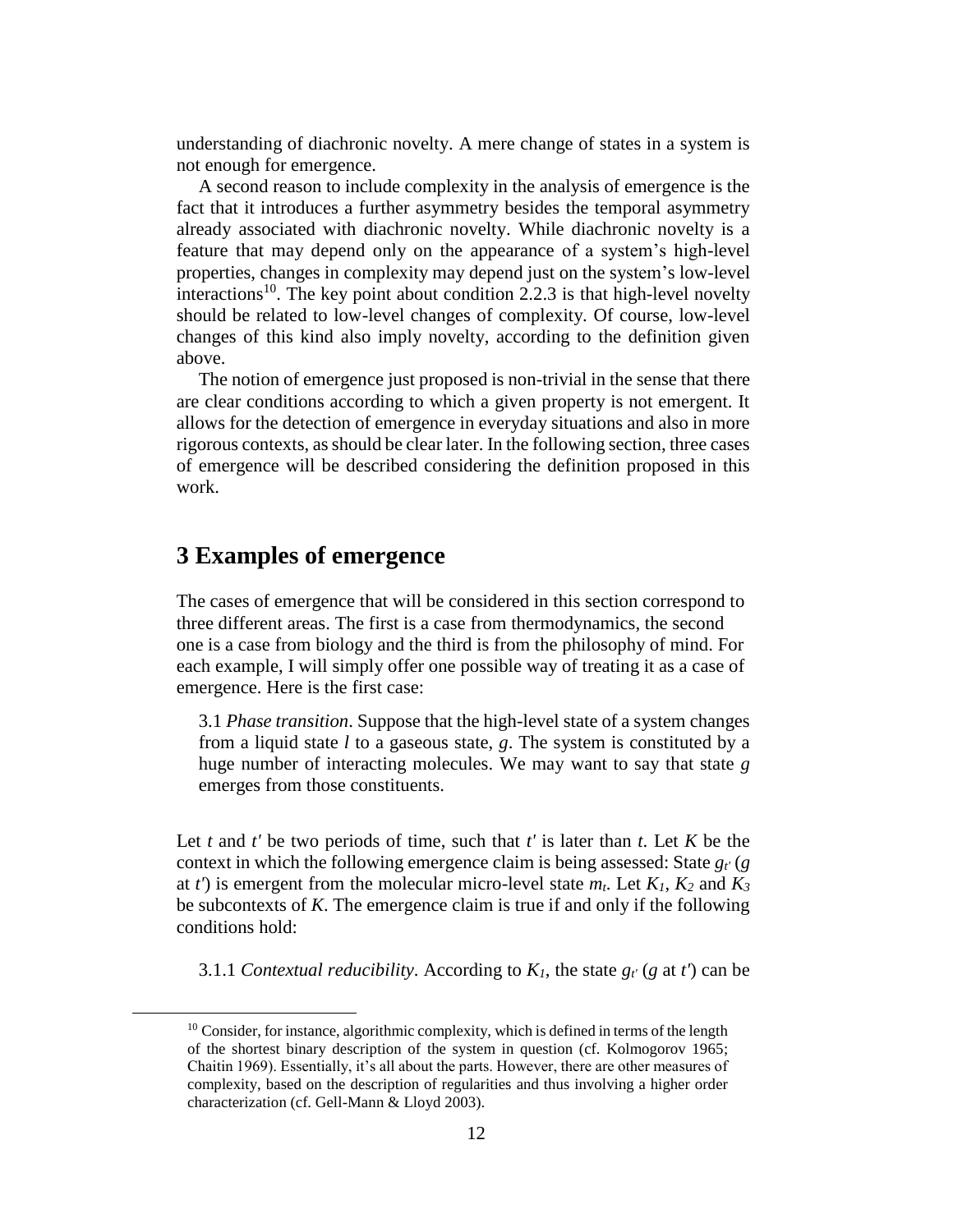reduced to the molecular state *mt'*, given certain laws, conditions and reformulations.

In the case of contextual reducibility, we can use the notion of reduction as theoretical replacement. Such a replacement might be justified by observed correlations between  $g_t$ <sup>*t*</sup> and  $m_t$ <sup>*t*</sup>. In this case, reduction might be acceptable even if there is synchronic novelty between *gt'* and *mt'*.

3.1.2 *Contextual irreducibility*. According to *K2*, *gt'* cannot be reduced to *mt'*.

This might be the case if there is not enough information within  $K_2$  to establish relevant correlations between  $g_t$ <sup>*t*</sup> and  $m_t$ <sup>*t*</sup>. Another possibility is that  $g_t$ <sup>*t*</sup> is considered as irreducible because another notion of reduction is the relevant one within *K2*. For instance, it may be that, according to a notion of reduction as derivation, *gt'* cannot be reduced to *mt'*.

3.1.3 *Novelty and complexity*. According to *K3*, *gt'* involves properties that are neither involved in  $m_t$  nor in  $m_{t'}$  (synchronic and diachronic novelty)<sup>11</sup>. Also, *m<sup>t</sup>* and *mt'* differ considerably regarding their complexity.

Following the example of a phase transition, we could think of the forms of a gas cloud or its humidity as properties that are only part of *gt'*. These are emergent features of the system. There is also a considerable change of complexity between  $m_t$  and  $m_t$ <sup>'</sup>, correlated with the observation of those relevant properties that are only present in *mt'*. The complexity of the system at the low-level while being in a transition from a liquid to a gaseous state is higher than its complexity while just being in a liquid state.

Let us now consider a case from biology. An interesting feature of some species of bacteria, such as *Pseudomonas aeruginosa*, consists in the selforganization of colonies in certain ways that allow the colonization of higher organisms. This ability is a high-level, collective property that arises only when a given threshold of cell concentration is exceeded (cf. Funqua, Parsek & Greenberg, 2001; Luisi, 2006), permitting an increase of intercellular signaling based on chemical interactions. This is a case of emergence that can be described in the following way:

3.2 *Bacteria*. Consider a system constituted by individuals of the species Pseudomonas aeruginosa. Let *c* be a state of that system in which the group has the ability of colonizing higher organisms and *t'* be the time in which the system acquired that ability, such that *ct'* symbolizes the system having that ability at that point. Let  $b_t$  describe some lower-level state of the

 $11$  Depending on whether we focus on synchronic or diachronic novelty, we may define synchronic or diachronic emergence.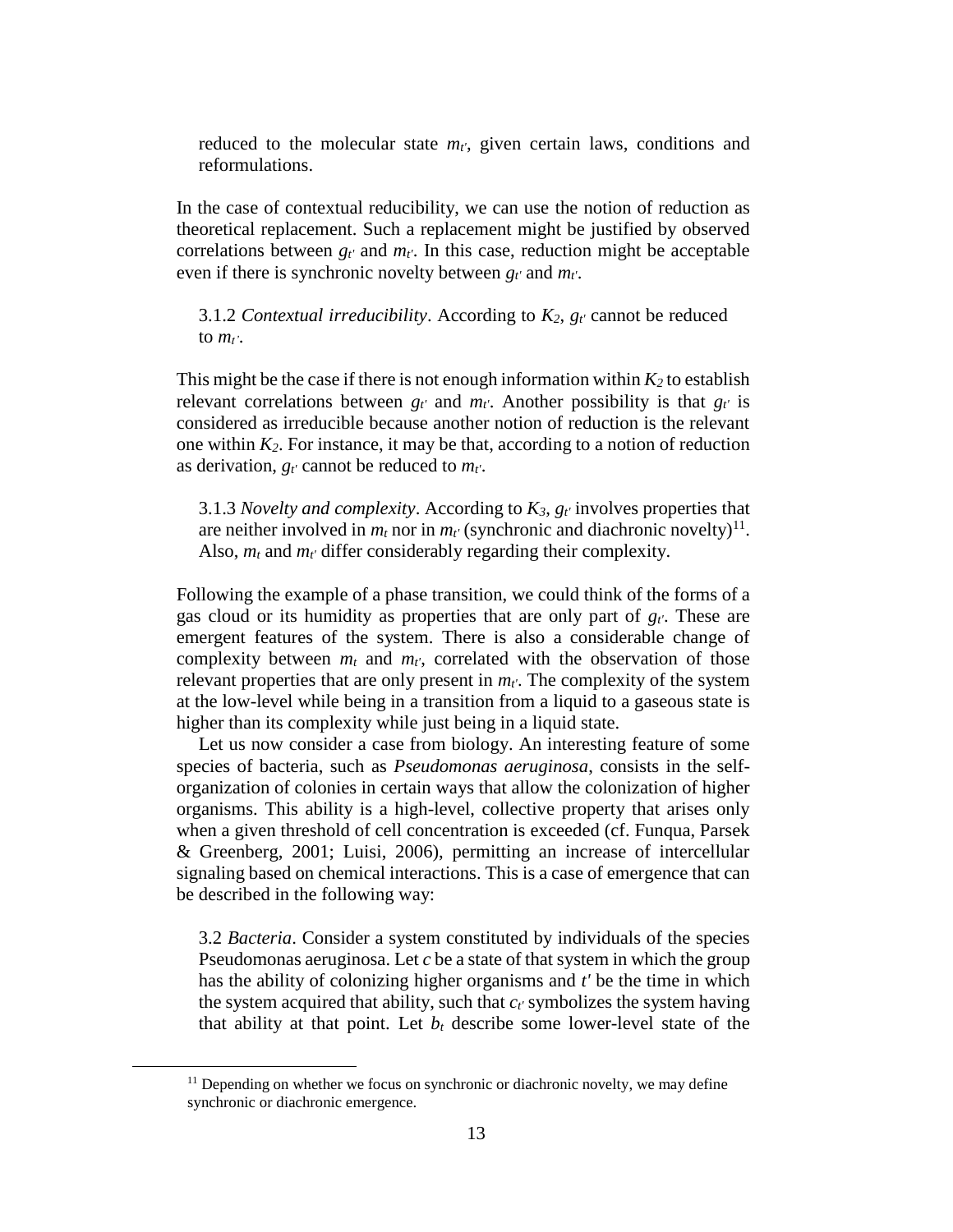system, in which the cell concentration is increasing, and *bt'* a state of the system in which the cell concentration is considerably higher.

The emergence claim that we would like to evaluate is this one: According to *K*, state  $c_t$  is emergent from  $b_t$ . If this is true, we have to be sure that the required conditions hold, considering  $K_I$ ,  $K_2$  and  $K_3$ , which are subcontexts of *K*:

3.2.1 *Contextual reduction*. According to *K1*, *ct'* can be reduced to *bt'*.

Here, we may think of supervenience. Ceteris paribus, changes with regard to the system's ability to colonize higher organisms imply changes in the system's cell density.

3.2.2 *Contextual irreducibility*. According to  $K_2$ ,  $c_t$  cannot be reduced to  $b_t$ .

Let us follow van Gulick's (2001) notion of teleo-pragmatic equivalence, assuming that his notion of context can be captured by the epistemic notion of context involved in the present proposal. A description of *ct'* can be reduced to a description of  $b_t$  just in case every fact that can be represented by an agent *S*, using *ct'* within *K2*, according to a theory *T1*, can also be represented by *S*, using  $b_t$ <sup>*t*</sup> within  $K_2$ , according to  $T_2$ . This does not seem to be true regarding the case considered here. We may, on the basis of the collective ability to colonize other organisms, represent potential interactions between a given population of bacteria and a particular organism. This representation would be much richer than a representation based merely on the system's cellular density.

3.2.1 *Novelty and complexity*. According to *K3*, *ct'* involves features that are neither involved in  $b_t$  nor in  $b_t$ <sup>r</sup>. Also, there is a considerable change of complexity between  $b_t$  and  $b_t$ .

The relevant new feature of the bacterial system is, following the description of the example, the ability to colonize higher organisms. Such a property is neither involved in  $b_t$  nor in  $b_t$ . And the change of complexity is involved in the increasing intercellular signaling that results thanks to the high density of the population.

Finally, we may focus on the case from the philosophy of mind:

3.3 *Phenomenal state*. Suppose that Mary is observing a landscape and that her seeing can be considered as a set of phenomenal states. Let us call one of those particular states *s*. Mary's state *s* is part of (or determined by) a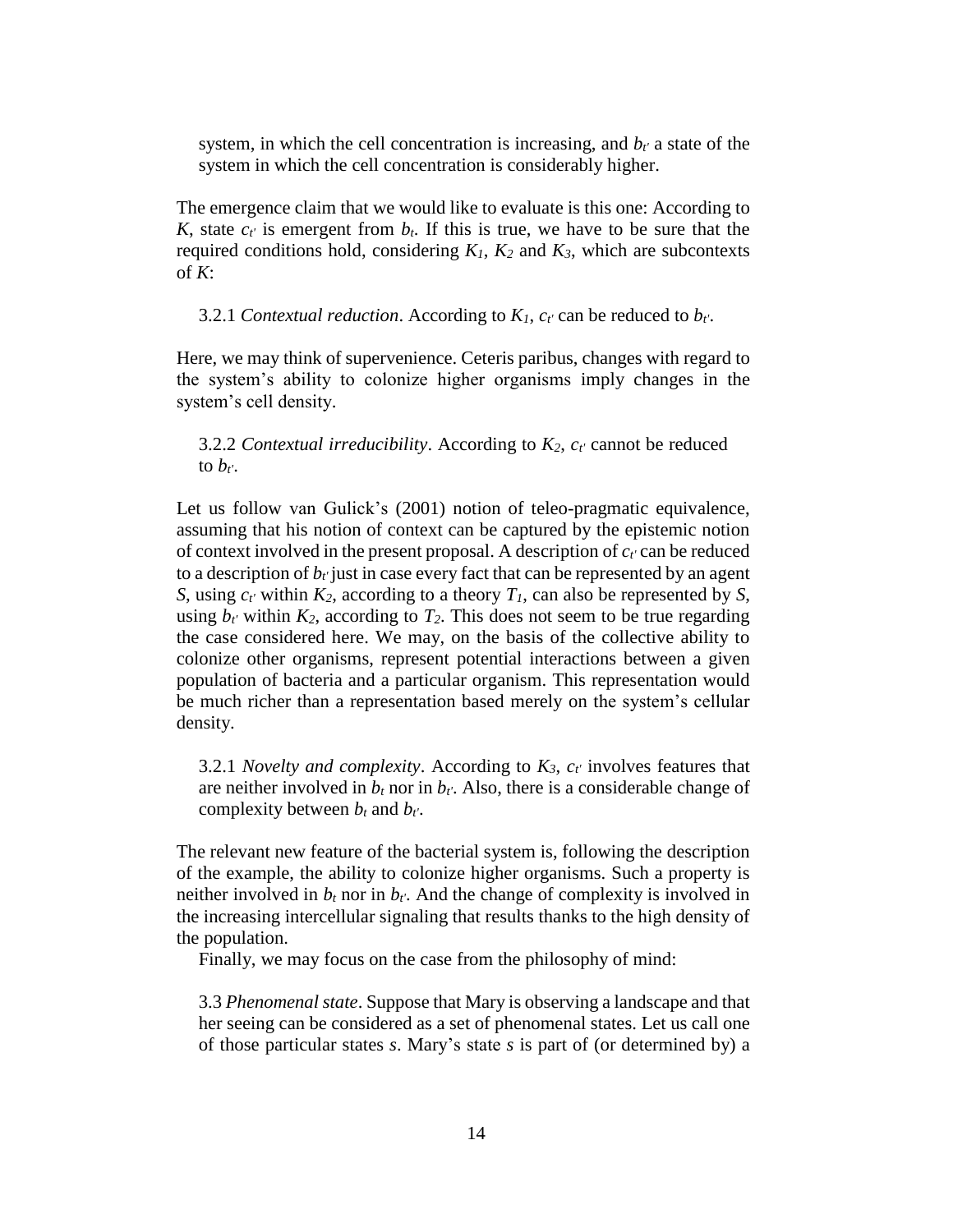biological system constituted by neural states.

This is the emergence claim that we want to evaluate: In *K*, state *st'* is emergent from neural state  $n_t$ . As in the other cases, this is true just in case contextual reducibility, contextual irreducibility, novelty and complexity hold, where *K1*, *K<sup>2</sup>* and *K<sup>3</sup>* are accessible from *K*.

#### 3.3.1 *Contextual reducibility*. According to  $K_I$ , state  $s_t$  is reduced to  $n_t$ .

We have to consider a crucial point here. If every phenomenal state is a state of consciousness, i.e. a state of a system that essentially involves what it is like to be that system, then  $s_t$  is not deducible from a system in which  $s_t$  does not occur. In other words, the context in which a phenomenal state occurs is essential to it.

In order to put the latter point in clearer terms, let  $K_p$  be the phenomenal context in which *st'* occurs. The reduction statement considered above could be reformulated like this: In  $K_l$ , state  $s_t$  according to  $K_p$  is reduced to  $n_t$ according to *K1*.

Since the acquaintance of state  $s_t$  can only occur within  $K_p$ , it cannot be accessed from  $K_I$ , unless  $K_p$  and  $K_I$  are the same context. Thus, the reduction of Mary's phenomenal state could, in principle, only be carried out by Mary herself, observing the landscape and, simultaneously, carrying out a functional description of her experience. In other words, the scientific context (say, the neuroscientific context) must be identical with the phenomenological context.

Of course, we could construct some functional description based on Mary's behavior and what she reports while she admires the landscape and assume that such a description refers to her phenomenal state *st'*. We may call that description " $s_f$ ' according to  $K_I$ ". However, " $s_f$ ' according to  $K_I$ " cannot be identical with " $s_t$ ' according to  $K_p$ ". Thus, neither reduction as identity nor reduction as replacement could be carried out in this way successfully. A reduction based on derivation could also be carried out moving away from  $K_p$ . We could, in principle, derive " $s_t$ ' according to  $K_l$ " from " $n_t$ ' according to *K1*". But that would not be a derivation of the phenomenal state *st'*as such.

One could think that this way of considering reduction may be applied to any kind of emergent state. For example, we could say that a system's gaseous state according to some context  $K_I$  cannot be reduced, from the perspective of a different context *Km*, to some molecular state of that system. This is true. But we could reduce the gaseous state described in  $K_I$  to the molecular state described in *K1*. And this reduction could be as valid as a reduction of the gaseous state described in *K<sup>m</sup>* to the molecular state described in *Km*. Neither the gaseous state nor the molecular state is essentially an epistemic state and neither of both is essential to a particular context. Both, *K<sup>1</sup>* and *Km*, could be referring to the same thing. By contrast, phenomenal states are essentially epistemic states, in the sense that they must occur from the perspective of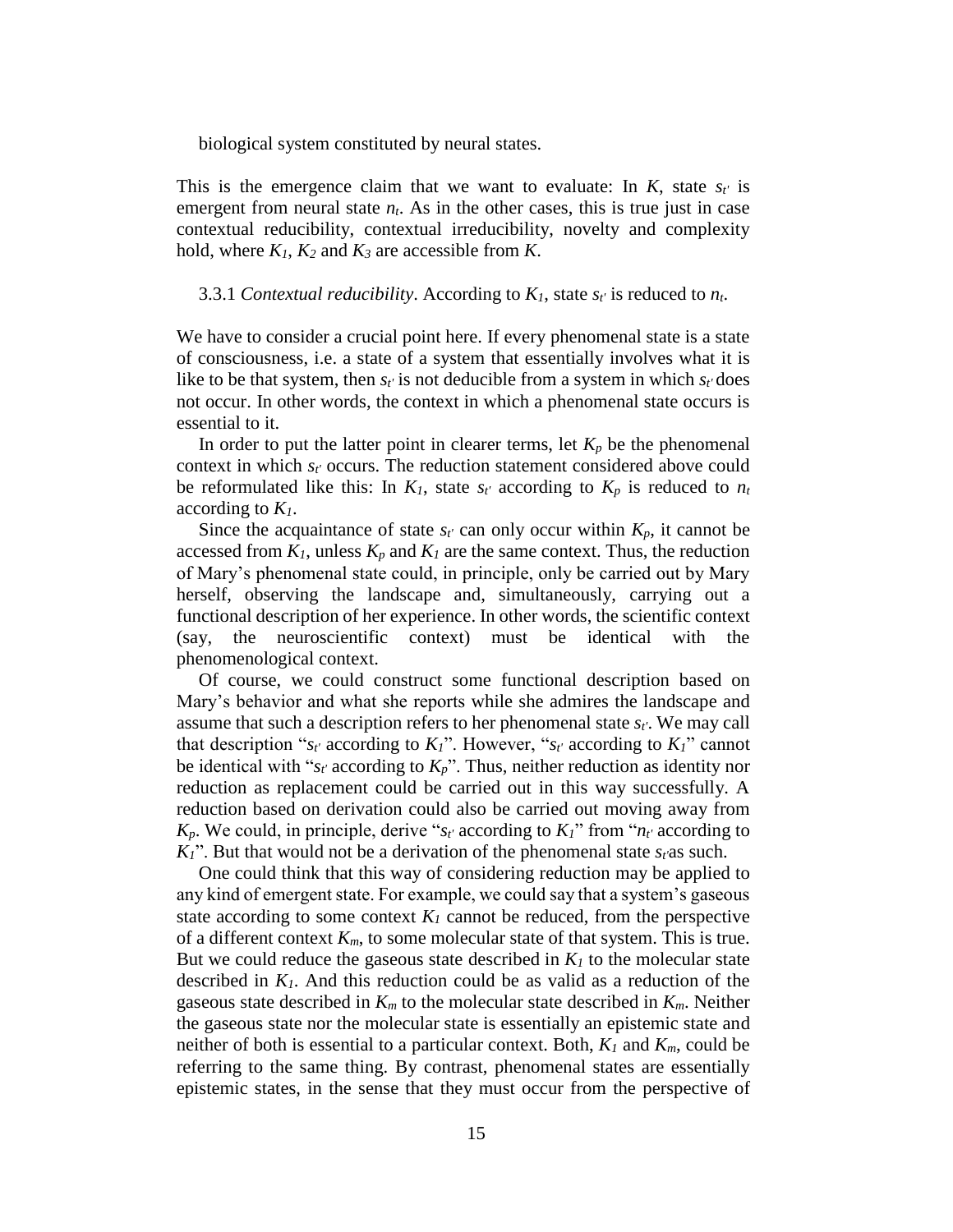some context<sup>12</sup>. More importantly, the context associated with a phenomenal state is only one, which means that a reduction of a phenomenal state according to a descriptive context  $K_I$  cannot refer to the same thing as a reduction of that phenomenal state according to a phenomenic context  $K_p$ . This shows in which way the contextual reducibility of phenomenal states is different from the reducibility of other emergent states.

The irreducibility condition should not be hard to understand now:

3.3.2 *Contextual irreducibility*. According to *K2*, *st'* cannot be reduced to *nt'*.

This will be true whenever  $K_2$  is either different from the context that is essential to *st'*. Any attempt to reduce *st'* from a third person perspective should fail.

According to the account proposed in this work, if Mary's phenomenal state is emergent from the neural state  $n_t$ , the conditions of novelty and complexity must also be satisfied:

3.3.3 *Novelty and complexity*. According to *K3*, *st'* involves properties that are neither involved in  $n_t$  nor in  $n_t$ . Also, there is a considerable change between the complexity of  $n_t$  and the complexity of  $n_t$ .

The novel properties involved in *st'* could be phenomenal qualities. They can only be found in phenomenal states. They are not like permeability, for instance, which is a quality that can be found in different kinds of states. The novelty of Mary's phenomenal state is guaranteed, when one compares it with neural states  $n_t$  and  $n_t$ <sup>'</sup>.

Regarding complexity, an activity change in Mary's neural system occurring between  $n_t$  and  $n_t$ ' might provide the appropriate information to satisfy this condition, if such a change is correlated in the right way with Mary's phenomenal states.

An interesting conclusion of these considerations is that, in principle, Mary's phenomenal state can be rendered as an emergent state only from her perspective, because it can only be reduced from a context that includes the relevant phenomenal context of her experience. From any other context, her phenomenal states cannot be contextually emergent. At best, they could be re-described on the basis of Mary's physiology or behavior and reduced as such. But, given the argument just presented, it is controversial to consider these descriptions as strong emergent states, i.e. states that cannot be reduced in any available subcontext, not even in principle (cf. Chalmers, 2006). Only phenomenal states, essential to a phenomenic context, seem to be

 $12$  Here, I interpret the concept of epistemic state in a broad sense and not only limited to some kind of propositional attitude.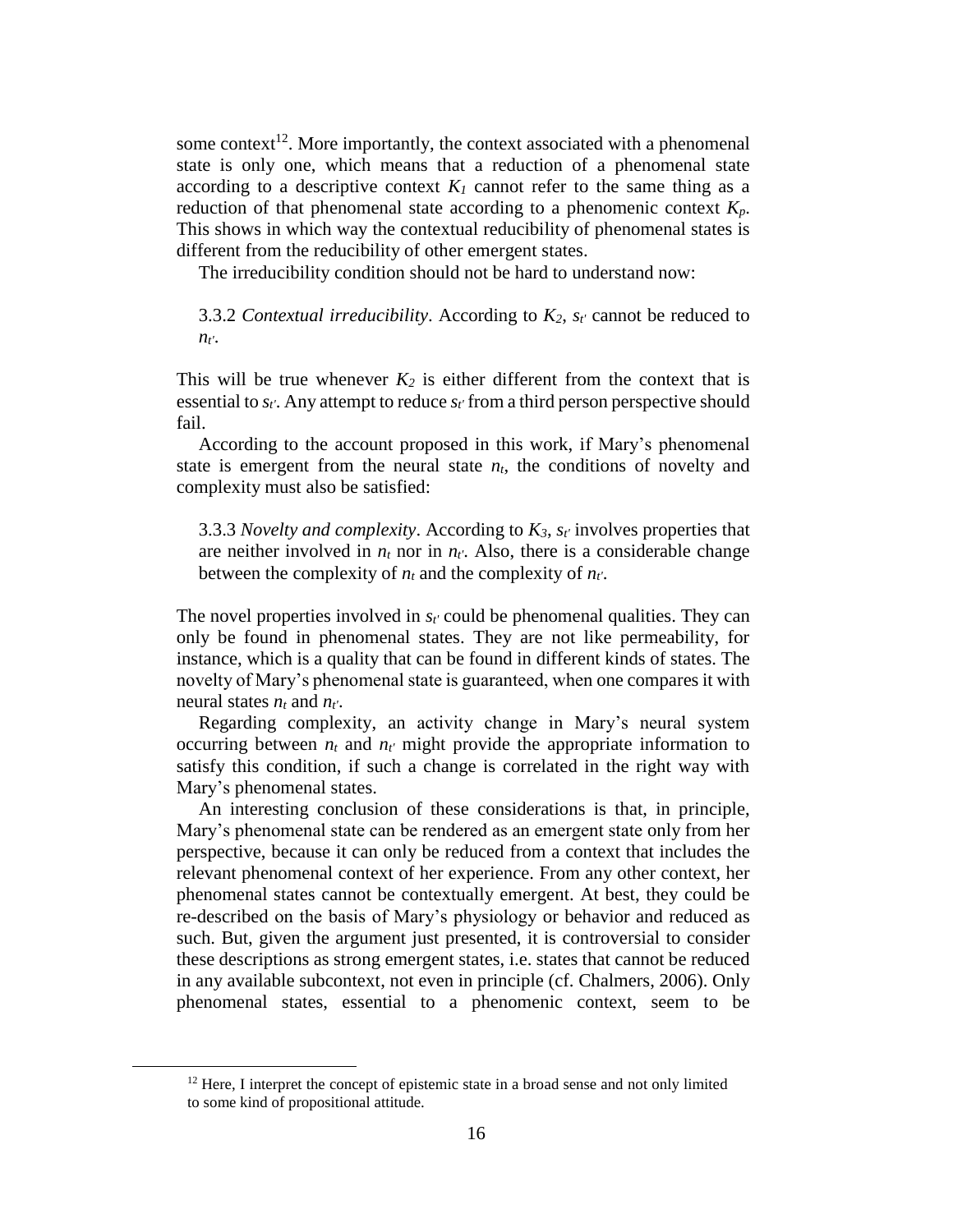characterizable as strongly emergent.

# **4 Other notion of contextual emergence**

Robert Bishop and Harald Atmanspacher (Bishop & Atmanspacher, 2006) propose a more constrained account of contextual emergence (see also Harbecke & Atmanspacher, 2011; Atmanspacher, 2015). I will explain its general aspects and then compare it briefly to my account.

Bishop and Atmanspacher aim at establishing a clear interlevel relation between two levels of a system. It is based on two steps:

4.1 *Interlevel relation*. A low-level *L* of a system is related to a high-level *H* of that system on the basis of the following steps.

4.1.1 An individual description of *L* must be expressed as a statistical description of *L*.

4.1.2 The statistical description of *L* must be expressed as an individual description of *H*.

Take, for instance, a flock of birds showing interesting patterns. We can provide a low-level, individual description of the group of birds based on the states of each individual bird. By considering the probabilities of each bird's possible state, we can construct a statistical description of the low level. This can be iterated in such a way that the collection of positions may form patterns, which are observable on the basis of step 4.1.2. Saying, for example, that the flock of birds has a round form is not a description of the low level, but an individual description of the system's high level. The crucial point is that the conditions that allow us to identify the new individual aspects of the statistical description of *L* depend on the high level *H* (Atmanspacher 2015). This is a contextual constraint imposed by *H* on *L*. Such conditions can be seen as *relevance conditions* that determine interesting aspects of *L*. The features identified after performing step 4.1.2 are called *emergent observables*. Considering this, we can characterize the notion of an emergent property in the following way.

4.2 *Emergent property*. A property *P* is an emergent property of a system just in case it can be observed on the basis of an individual description of the system's high level, constructed from a statistical description of the system's low level.

There are more similarities than differences between the notion of contextual emergence put forward in this work and the one proposed by Bishop and Atmanspacher. First, both are epistemic notions of emergence. Emergence is understood in terms of epistemic contexts rather than as a relation that could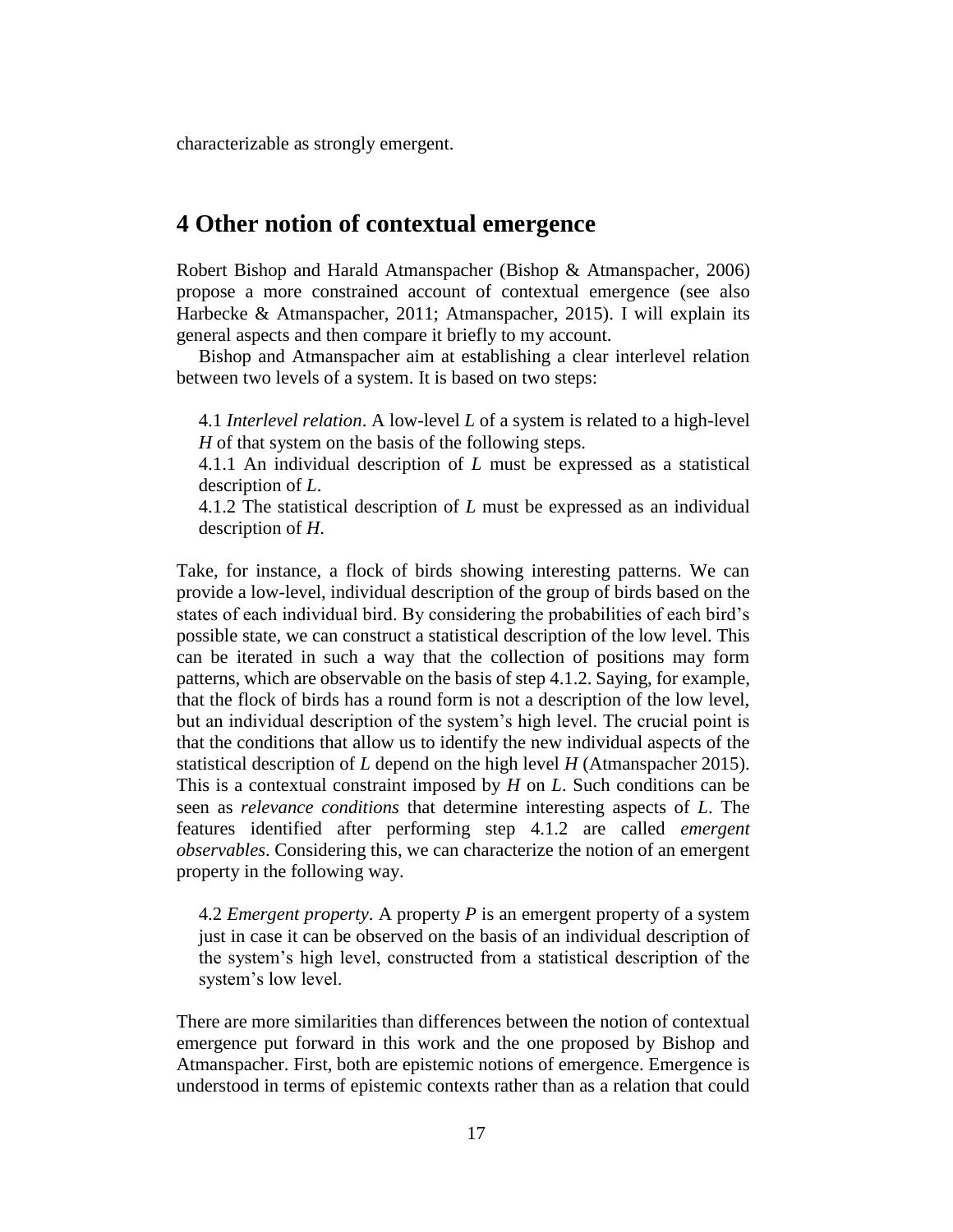be assigned to sets of states independently of any context. Thus, these notions do not directly provide accounts of *ontological emergence*. I will consider this issue again in the following section.

Second, both notions are defined structurally, in terms of relations between different domains. Emergent states cannot be defined considering only one level of description. One has to characterize them taking the different levels involved into account and explaining how they are related.

Third, both notions of contextual emergence are based on some admittedly relevant notion of observation. Emergent states cannot be understood just descriptively but must also be conceived as phenomena.

Let me now consider two main differences between both accounts. A first difference is that, according to the account of Bishop and Atmanspacher (2006), reduction is considered in a strict form, while my account is not restricted to any particular notion of reduction. They take the following concept: Some description *E* is reduced to another description *B* just in case *B* offers both necessary and sufficient conditions to derive *E*. I have nothing against the possibility of performing a strict reduction like this one within some reductive context, even if *E* could be defined as an emergent state at the level of a broader context. Actually, Bishop and Atmanspacher (2006, p. 1757) argue that, in cases of contextual emergence, low-level descriptions might be necessary, but not sufficient for deriving high-level descriptions, because the contextual conditions are required. Thus, contextual emergence would imply some kind of contextual strict reduction, which we could characterize as follows:

4.3 *Contextual strict reduction*. Some description of state *E* is strictly reducible to a description of state *B* just in case the description of *B* offers both necessary and sufficient conditions to derive the description of *E*, according to some reduction context *K*.

We can see that, considering this characterization of reduction, the idea of emergence proposed in this work is in line with the account of Bishop and Atmanspacher, despite the difference just mentioned.

Another difference between both accounts on contextual emergence is related to irreducibility. This is a feature to which Bishop and Atmanspacher do not pay much attention, because when there is a case of irreducibility, highlevel and low-level states seem to be completely disconnected. By contrast, I think that a contextual notion of irreducibility such as the one I assume is crucial to understand emergence. In particular, this sense of irreducibility is important to distinguish interesting causal features of the high-level state that are not explainable in the reductive context. Consider, for example, an economic crisis. We may be able to reduce the set of states that constitute the crisis to some set of states *B*, according to some reductive context mainly based on the interactions between economic agents. But we could also attend to the causal influence of the economic crisis in certain political issues. The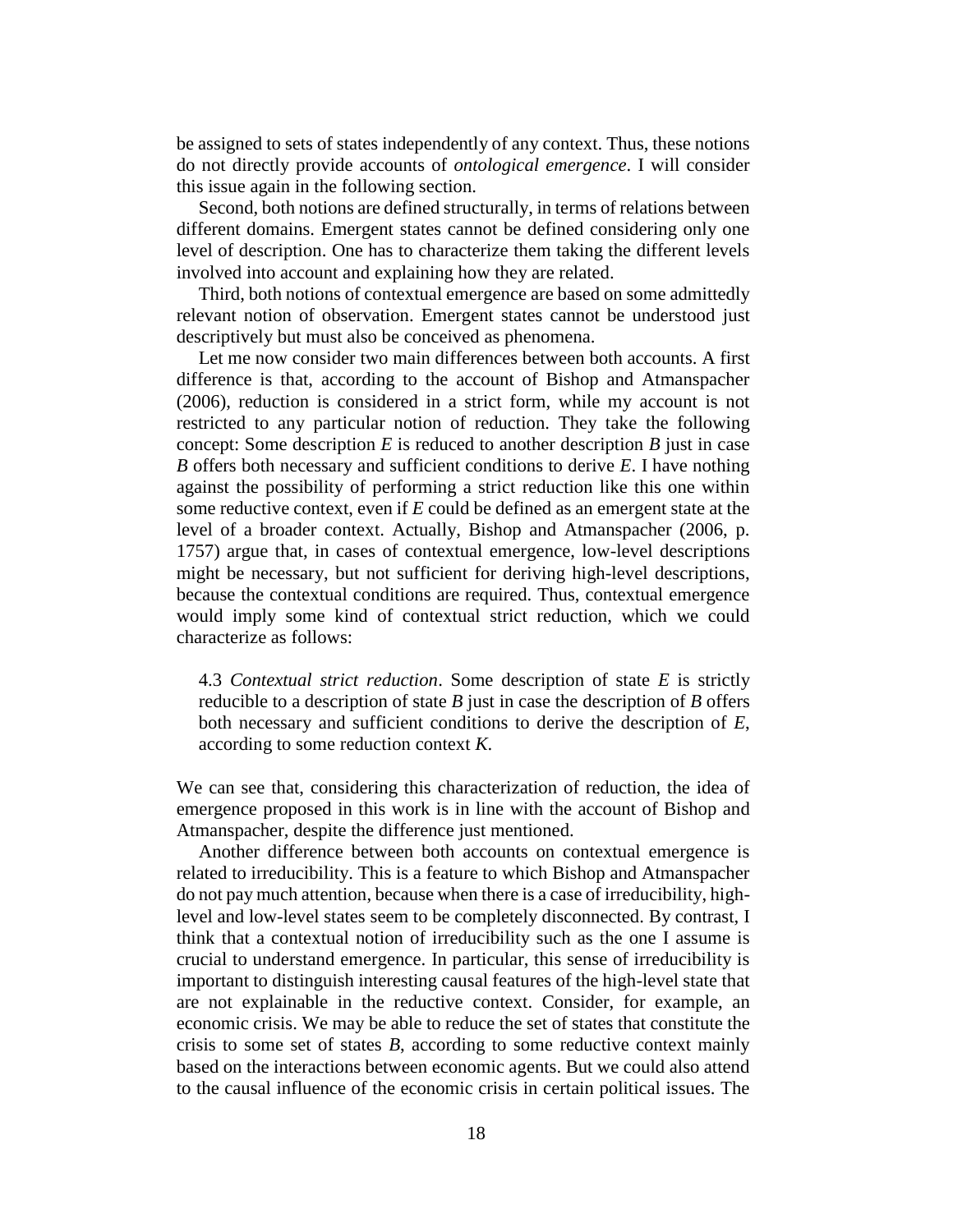descriptions associated with such an influence might be considered from the vantage point of a different context, according to which the economic crisis is functionally irreducible. Of course, nothing precludes considering another reductive context in which those influences can also be reduced. However, even finding those cases we might also find a complementary context, according to which different causal features are rendered as irreducible.

In regard to the account of Bishop and Atmanspacher, the importance of irreducibility contexts should be considered as a consequence of their notion of contextual reduction. For, if there is a context involving conditions that allow us to strictly reduce  $E$  to  $B$ , then there must be a context involving conditions that do not allow us to do that. Clearly, contexts of the latter sort are not always relevant, but only in cases in which they are, we might be able to identify emergent states, together with their irreducible causal roles. Downward causation is possible on the basis of irreducibility contexts, as when we say that the economic crisis caused a firm's bankruptcy without giving a low-level explanation of such an effect. This way of understanding the problem of downward causation is similar to the perspective on mental causation proposed by Harbecke and Atmanspacher  $(2011)^{13}$ .

It may seem clear that the differences just considered do not imply deep contrasts, but actually express, under the right assumptions, interesting compatibilities between both accounts of contextual emergence.

# **5 Ontological emergence**

 $\overline{a}$ 

As already mentioned, the notion of emergence proposed in this work is an epistemic notion and not an ontological notion of emergence, i.e, it is characterized on the basis of how we approach phenomena and seek knowledge about them rather than on how things are with independence of our understanding and knowledge. Now, what does it mean that something is independent from our knowledge? I am not going to answer this question here, of course, but it is problematic enough to justify introducing the following characterizations in hope of some clarity.

5.1 *Ontological state*. A state *s* is an ontological state just in case for any set of epistemic states *e*, *s* would not change if *e* changed.

Ontology is concerned with the study of ontological states. The notion of an ontological state refers to reality in general. I would not deny that there are ontological states. However, we have to distinguish between ontological

<sup>&</sup>lt;sup>13</sup> Other differences between both accounts are related to the notions of observation, complexity, normativity, novelty and, particularly, to the stepwise characterization of the interlevel relation proposed by Bishop and Atmanspacher. I will not elaborate on these differences here.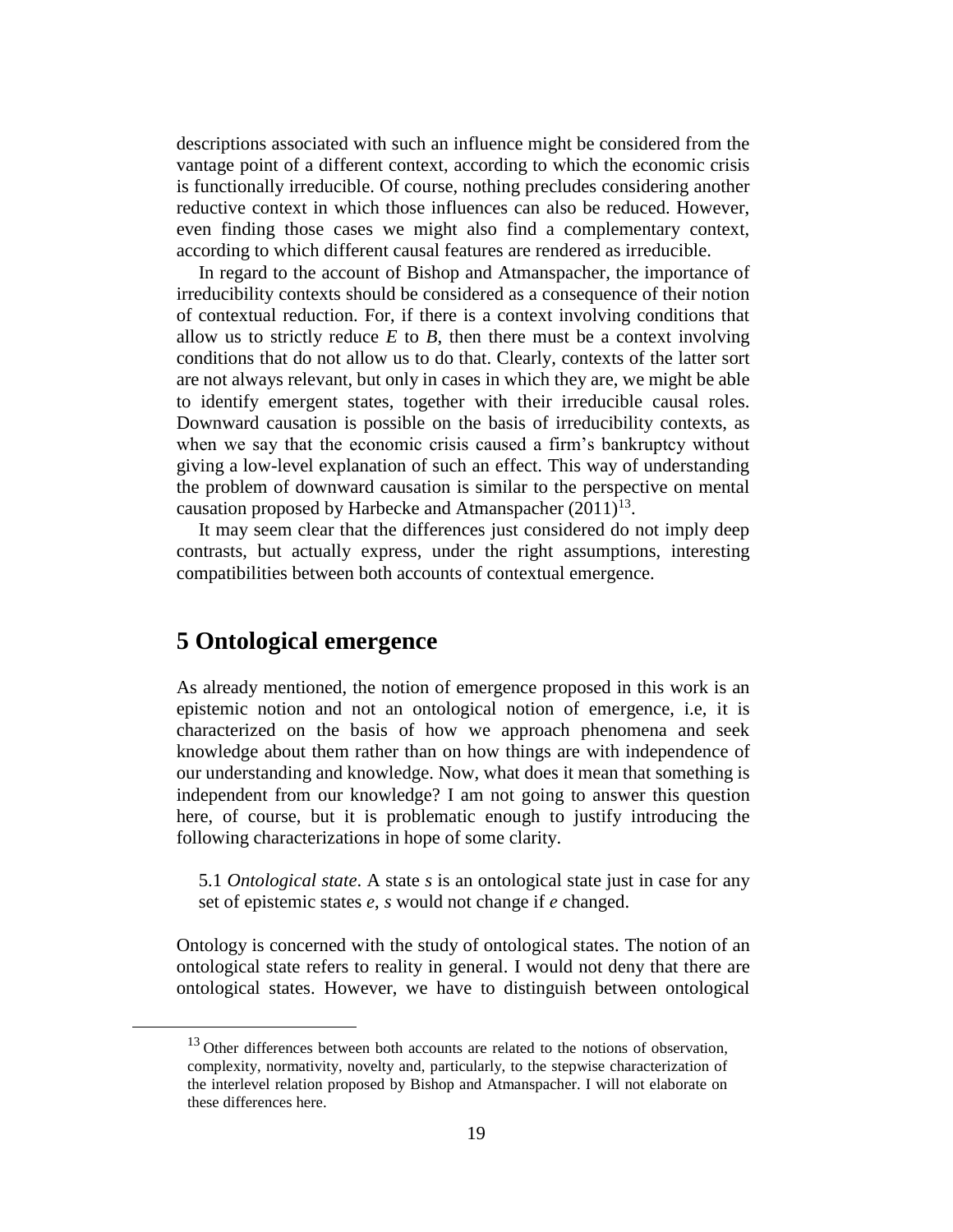states and descriptions referring to ontological states. We can characterize these type of descriptions as follows:

5.2 *Description of ontological state*. A proposition describes an ontological state *s* just in case it attributes properties to *s*.

An *ontological* or *metaphysical notion* is a notion that depends on how we describe ontological states. If we talk, e.g., about an ontological notion of subatomic particle, we claim that there are ontological states of a certain kind that have certain properties. The attribution of these properties cannot be something that occurs with independence of what we know or of our epistemic capacities. And if we acknowledge this, we have reasons to focus on some epistemic contexts rather than others.

I propose that any ontological notion of emergence should be defined considering how we describe ontological states. I cannot deny that there might be ontological states of emergence, i.e. states to which we may refer on the basis of epistemic contexts that may not vary with variations of those contexts. In that sense, *ontological states* of emergence would be independent from our knowledge, just as any other ontological state. However, it seems more than plausible to think that any *ontological concept* of emergence must depend on what we know, as any other describable concept.

The main idea of this section is to show how one may consider claims evaluated from particular contexts and accommodate them to determine whether a property is emergent in the ontological sense. This should be appropriate if we are disposed to accept that ontological notions and assumptions are not independent from our epistemic capacities. I will not focus on the details of any complete ontological analysis of emergence in particular. My aim in this section is rather to consider how ontological emergence and contextual emergence might be related.

Warren Shrader (2010, p. 287) identifies a set of necessary conditions for an ontological account of emergence, which he calls *minimal ontological emergence*. These are the following:

5.3 *Minimal ontological emergence*. Let *S<sup>E</sup>* be some set of properties and *S<sup>P</sup>* be the set of all physical properties. If *E*, a member of *SE*, is an emergent property, then the following conditions must hold.

5.3.1 *E* is not ontologically reducible to any member of *SP*.

5.3.2 Instantiations of *E* are determined either by a member of *SP* or are connected by a chain of determination to the instantiation of another member of  $S_E$  that is determined by an instantiation of a member of  $S_P$ .

5.3.3 Some instances of *E* have causal features that no physical event has.

Let us start considering condition 5.3.1. According to Shrader, a widely accepted notion of ontological reduction among proponents of ontological emergence is identity. A property *Y* is ontologically reducible to a property *X*,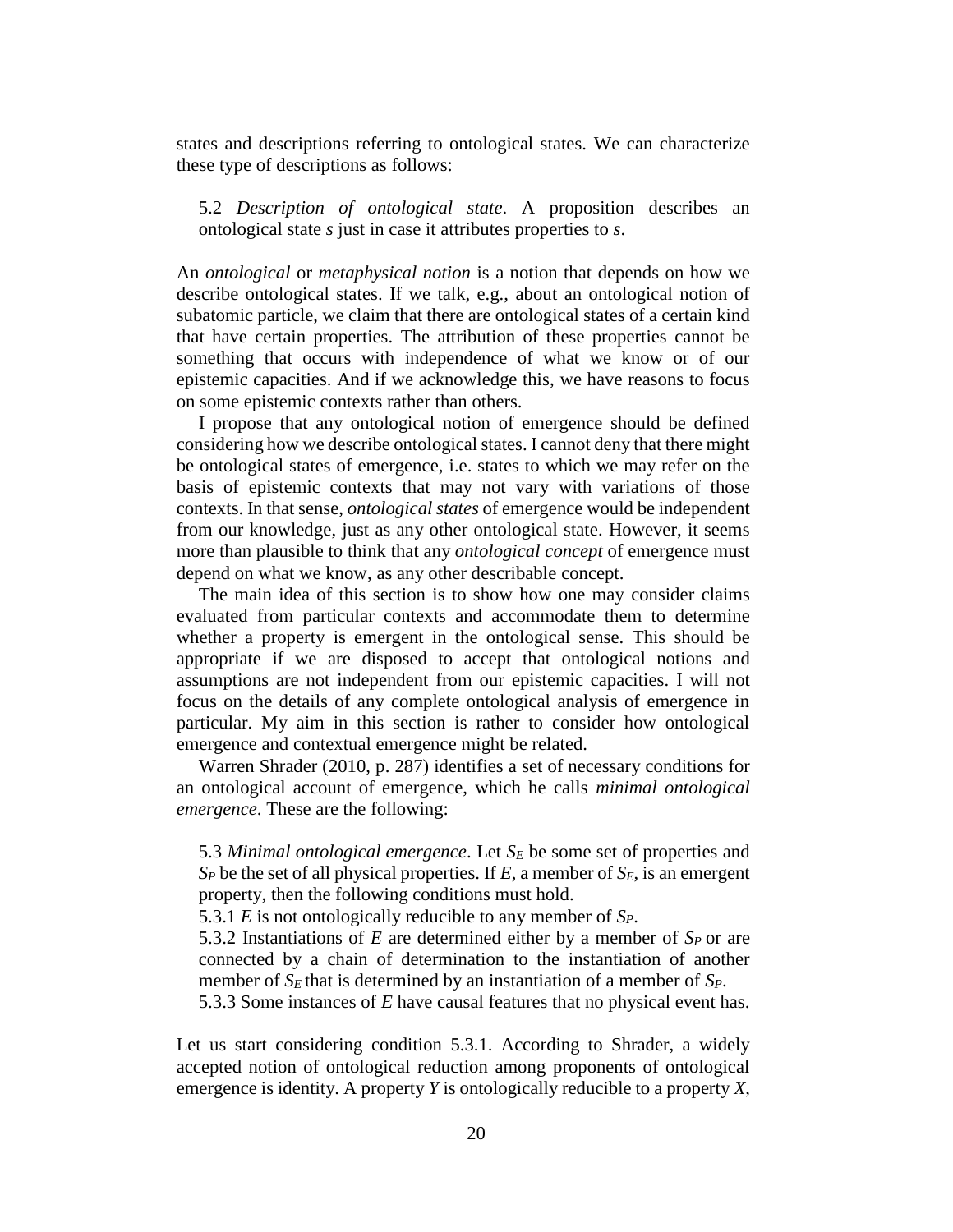if and only if *Y* is identical to *X*. Thus, being irreducible, emergent properties are not just physical properties. This notion of reduction is stronger than the notion of functional reduction characterized before (2.5). Although I focused on functional reduction, there can be cases of emergence, such that, according to a reductive context, a particular emergent property is identical to some set of physical properties. Additionally, according to another context, such emergent property would be functionally irreducible to that set of physical properties and, therefore, would not be identical to it. On the basis of the account presented here we may also consider other notions of ontological reduction, such as elimination (2.6), composition (2.8) and supervenience (2.9). Anyhow, contextual reduction does not express what condition 5.3.1 expresses. Note that on the basis of a contextual notion of emergence, emergent properties *must* be reducible. And as mentioned, reducibility is considered in a general sense, including representational and ontological notions. By contrast, on the basis of minimal ontological emergence, emergent properties are just not reducible.

Plausibly, ontological notions depend on what is assumed, presupposed or concluded within epistemic contexts<sup>14</sup>. For instance, I assume that there is a (real!) hill near me because I am seeing it. And I can conceive my seeing it as a process that occurs with relation to an epistemic context. I am used to trust contexts of visual perception on the basis of my experience with communication and action. Given that we can evaluate contexts in this way, suppose that we are able to consider, for any subject matter *M*, a most reliable epistemic context focused on it, symbolized as *K\*M*., on the basis of which we may postulate our best ontology<sup>15</sup>. Although this kind of context may be based on the empirical results of a scientific community, empirical information is not the only relevant sort of information within it. We may characterize the notion of ontological reduction as follows:

5.4 *Context-based ontological reduction*. A property *Y* is ontologically reduced to a property *X* just in case *Y* is identical to *X* according to *K\*X*.

I do not intend to replace the standard ontological notion of reduction as identity. Plausibly, if two ontological properties are identical, we can reduce one to the other. However, we have to consider that the notion of identity itself could be put under evaluation within  $K^*$ <sub>*X*</sub>, as well as the properties according to which *X* and *Y* are described. Thus, whatever notion of identity is relevant at a given point according to some highly reliable context, property

<sup>14</sup> I am thinking of something near the well-known notion of *ontological commitment* (Quine, 1948; Atmanspacher & Kronz, 1999).

<sup>&</sup>lt;sup>15</sup> If there are two or more equally reliable contexts about the same topic, we may try to break the indifference by focusing on the broader context in which they are being assessed. Although crucial, the detailed issues related to context selection are beyond the scope of this work.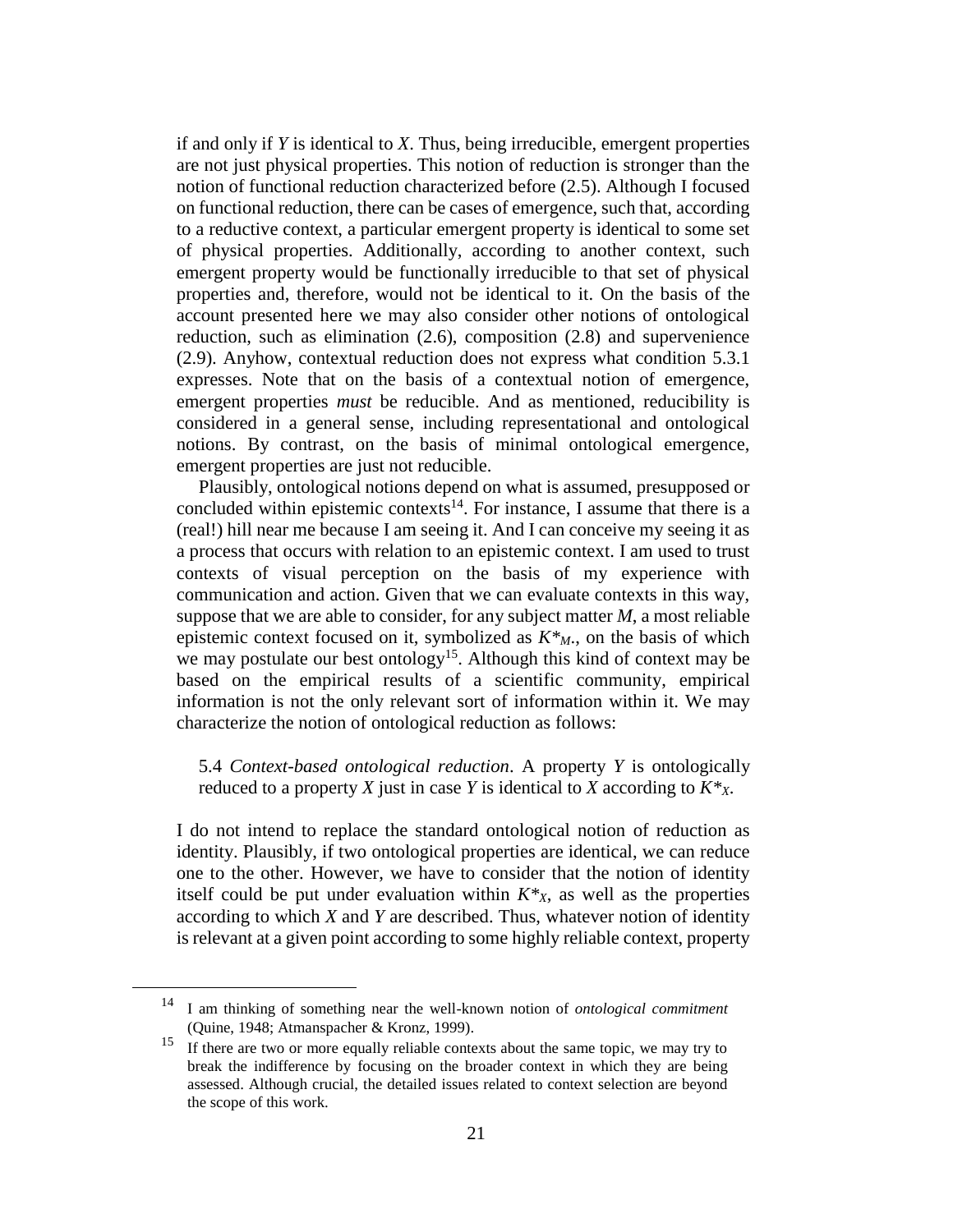identity implies property reduction for that context, i.e. ontological reduction.

This definition is close to what we may call a context-independent notion of reduction, even if, rigorously speaking, it is not. It implies that properties that are emergent in some epistemic sense may not be emergent in an ontological sense. Note that ontological reduction is projected from a more reliable context regarding *X* and not regarding the reduced property  $Y^{16}$ .

Let us now focus on condition 5.3.2. According to Shrader (2010, p. 289), any determination relation must be an asymmetric dependence relation:

5.5 *Determination*. For any couple of entities *X* and *Y*, if *X* determines *Y*, then

5.5.1 *Y* depends on *X* and

 $\overline{a}$ 

5.5.2 the dependence of *Y* on *X* is stronger than the dependence of *X* on *Y*.

Functional reduction, as defined before, can be seen as related to some kind of determination between states, when *X* and *Y* (or the causal roles of their instantiations) are not identical. Determination, as just characterized, is necessarily an asymmetric relation, while functional reduction is not. I will not discuss here other notions of determination and reduction, according to which the latter statements may not hold.

Clearly, contextual reducibility is not enough to express condition 5.3.2. Let us put it this way, focusing on states rather than properties<sup>17</sup>:

5.6 *Context-based ontological determination of emergent states*. Any emergent state *E* must be, within the most reliable context  $K^*_{E}$ ,

5.6.1 functionally reducible, but not identical, to some set of physical states or

5.6.2 connected to other properties that are reducible in that way.

Let us now focus on condition 5.3.3. It establishes that some instances of emergent properties have causal features that no physical property has. In order to characterize this idea, we have to recur to the ordering of contexts:

5.7 *Context-based ontological irreducibility*. A state *E* is ontologically irreducible just in case there is at least one context *K* that is accessible from the most reliable epistemic context  $K^*_{E}$ , such that, according to *K*, *E* is functionally irreducible to the set of physical states that determine *E*,

<sup>&</sup>lt;sup>16</sup> One may object that whether something is ontologically emergent should depend on something objective and not be projected from our epistemic assumptions. As a quick response, I would say that scientists project ontologies all the time and not subjectively, but *intersubjectively*. What is a subatomic particle? It is whatever our best scientific context says it is. Objectivity, in this sense, does not mean independence from theory, but a kind of epistemic validity about what we have.

 $17$  The characterization regarding states can be translated to a characterization regarding properties, following 2.4.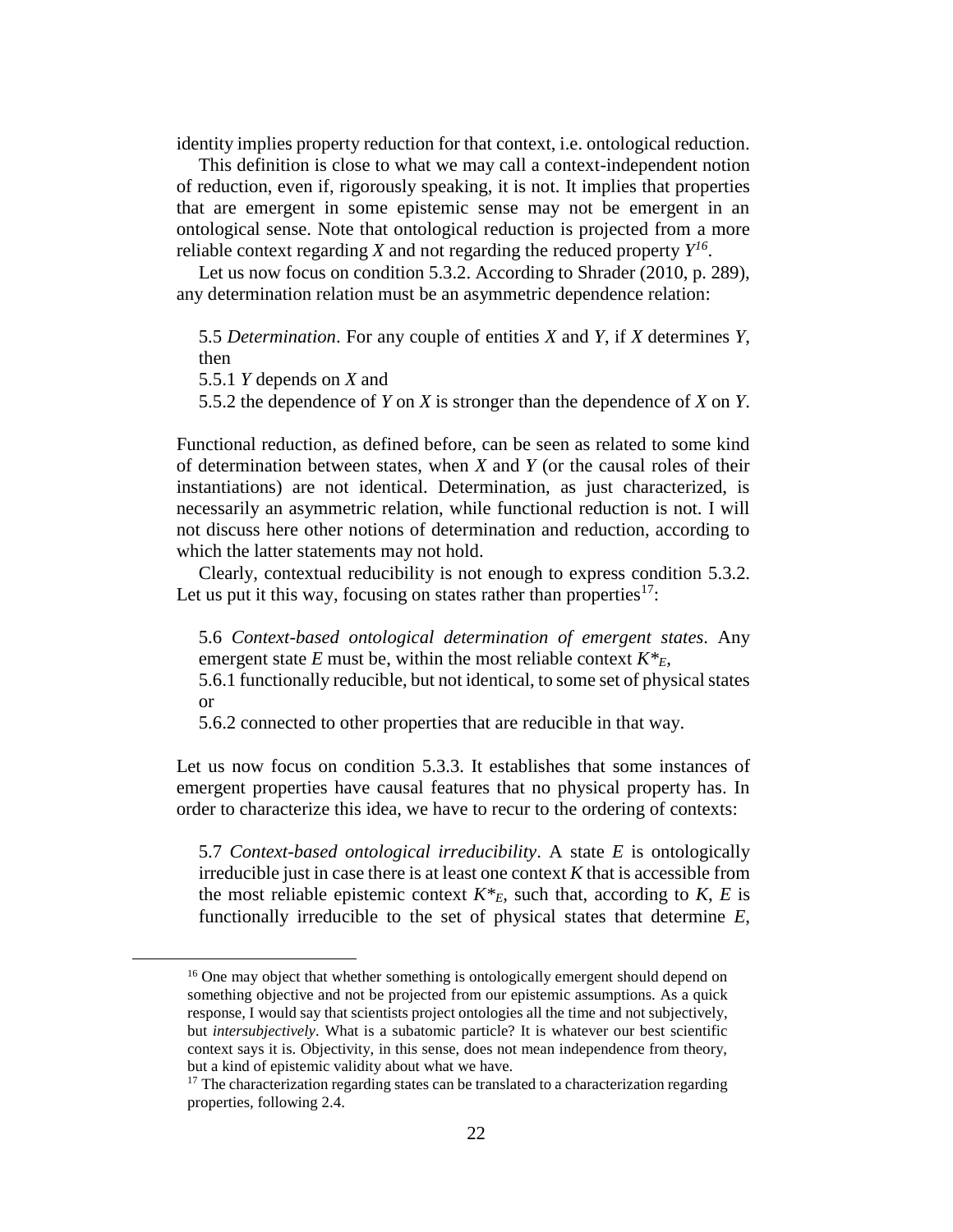according to *K\*E*.

These conditions may seem too strict. However, considering that it is *ontological*, and not just epistemic irreducibility, it seems acceptable to demand this much. So, *ontological reducibility of states* will imply, in a strict sense, that *E* must be reducible in *all* contexts that are accessible from *K\*E*. By contrast, according to the present proposal, epistemic reducibility only implies that reduction is possible in at least one accessible context.

Note that this version of ontological irreducibility is not the opposite of ontological reduction, as defined in 5.4. Following Shrader, ontological reduction is a thesis about properties, while ontological irreducibility is a thesis about states. Let *K* be a subcontext of  $K^*$ <sub>*E*</sub> and let *E* be some state. It is possible that, according to  $K^*$ <sub>*E*</sub> and to a notion of reduction as identity, some property involved in *E* is ontologically reduced (in terms of identity) but, according to  $K$ ,  $E$  is functionally irreducible. This would imply that  $E$  is ontologically irreducible according to  $K^*E$ . *E* would not be emergent in Shrader's sense, but could be considered emergent in an epistemic sense, following the analysis proposed in this work. On this basis, ontological emergence is a special case of epistemic, contextual emergence.

## **6 Concluding remarks**

Contextual emergence has been presented here as a non-trivial, epistemic concept of emergence. Challenges related to the apparent inconsistency of emergence can be tackled on the basis of this account. Additionally, it is compatible with an ontological notion of emergence, according to which one may project determined ontologies from particularly rigorous contexts. It has also been shown in which sense reduction and irreducibility are aspects that are as relevant for a broad account of contextual emergence as for an ontological account.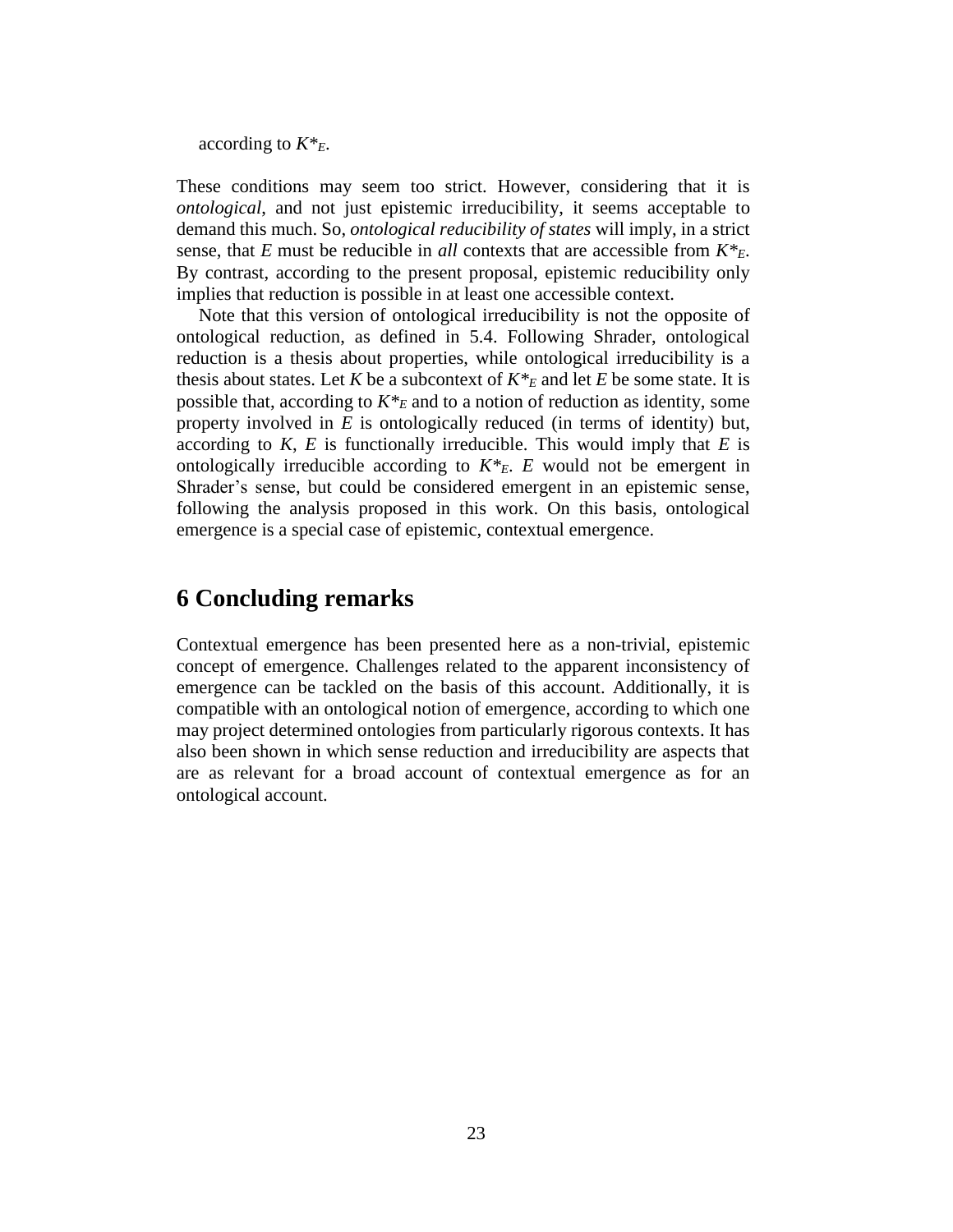### **Acknowledgments**

I would like to thank Alan Baker, Ali Esmi, André Fuhrmann, Dominik Kauß, Harald Atmanspacher, George Ellis, Karen Crowther, Miguel Fuentes, Óscar Orellana, Raúl Fuentes, Robert Van Gulik, Ronald Durán and Rubén Herzog for discussions, comments or clarifications on some of the main issues involved in this work. I am also indebted to audiences at the  $9<sup>th</sup>$  European Congress of Analytic Philosophy, held in Munich, and at the 14<sup>th</sup> Colloquia Psychiatrica, held in Viña del Mar. Research leading to this article was financed by CONICYT, the Chilean Commission for Scientific and Technological Research (FONDECYT projects #3160180, #1181414 and #11180624).

# **References**

Atmanspacher, H. & Kronz, F. "Relative onticity," in *On quanta, mind and matter*, edited by Atmanspacher, Amann & Müller-Herold, Springer, 1999, 273-297.

Atmanspacher, H. "Contextual emergence of mental states." *Cognitive Processing* 16 (2015): 359–364.

Beckermann, A. (1992). Introduction: Reductive and Nonreductive Physicalism. In *Beckermann, Flohr & Kim (eds.). Emergence or reduction?: Essays on the prospects of nonreductive physicalism.* Walter de Gruyter. (DOI: 10.2307/2108450)

Bedau, M. "Weak emergence." *Philosophical Perspectives* 11 (1997):375- 399.

Bedau, M. "Downward causation and the autonomy of weak emergence." *Principia* 6 (2002):5-50. (DOI: 10.1111/0029-4624.31.s11.17)

Bishop, R. & Atmanspacher, H. "Contextual Emergence in the Description of Properties." *Foundations of Physics* 36 (2006):1753-1777. (DOI: 10.1007/s10701-006-9082-8)

Broad, C. D. (1925). *The mind and its place in nature*. Routledge and Kegan Paul.

Butterfield, J. "Less is Different: Emergence and Reduction Reconciled." *Foundations of Physics* 41 (2011):1065-1135.

Chalmers, D. (2006). Strong and weak emergence. In P. Davies & P. Clayton (eds.), *The Re-Emergence of Emergence: The Emergentist Hypothesis From Science to Religion*. Oxford University Press. (DOI: 10.1007/s11153-007-9129-6)

Chaitin, G. J. (1969). "On the Simplicity and Speed of Programs for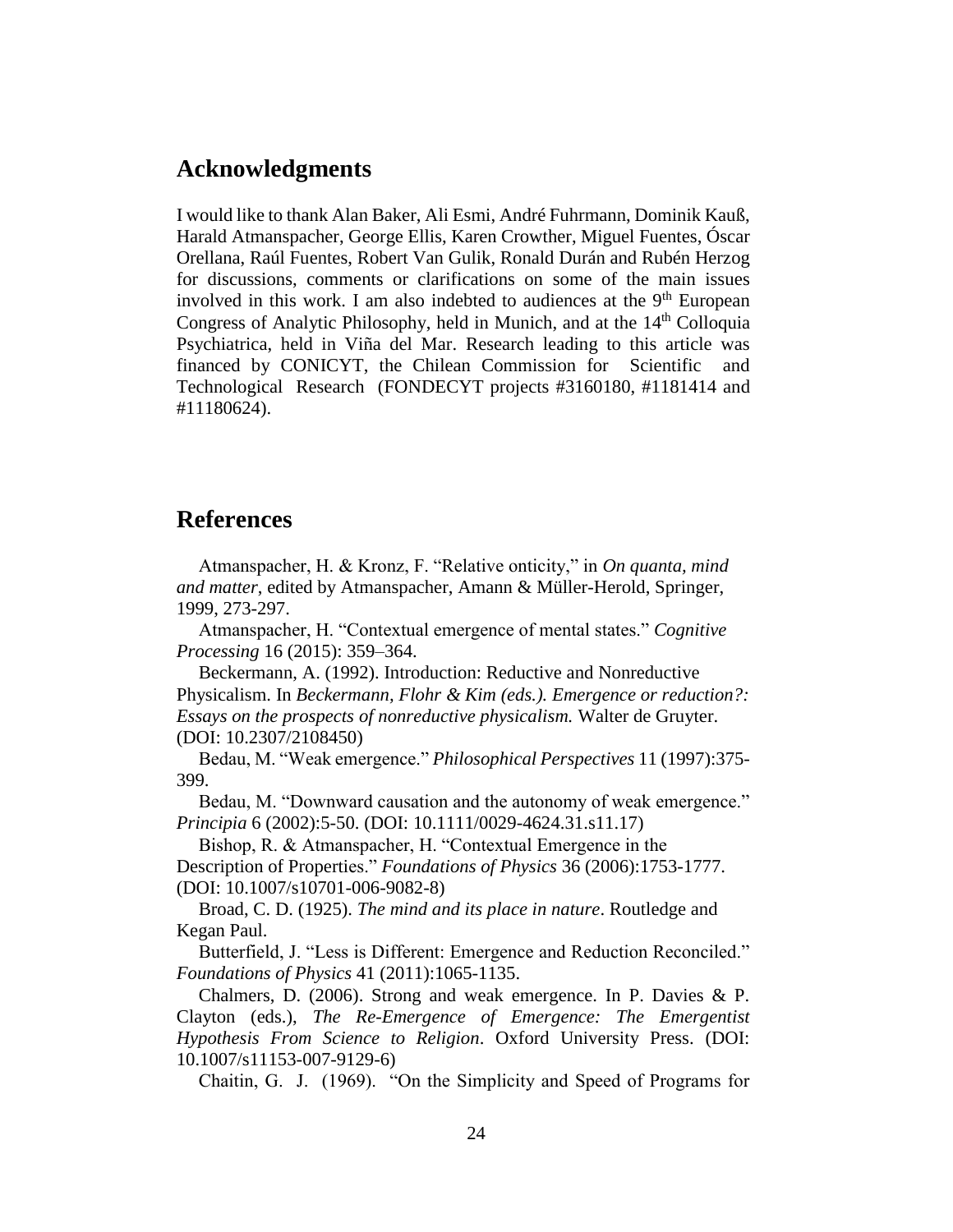Computing Infinite Sets of Natural Numbers". *Journal of the ACM* 16 (3): 407-422.

Crowther, K. "Decoupling emergence and reduction in physics." *European Journal for Philosophy of Science* 5 (2015):419-445. (DOI: 10.1007/s13194-015-0119-8)

Dowe, P. *Physical Causation.* Cambridge University Press, 2000.

El-Hani, C. N. & Pereira, A. M. "Higher-level descriptions: why should we preserve them," in *Downward Causation*, edited by Andersen, Emmeche, Finnemann & Christiansen, University of Aarhus Press, 2000.

Fuentes, M. A. (2014). Complexity and the emergence of physical properties. *Entropy*, 16(8), 4489-4496. (DOI: 10.3390/e16084489)

Fuqua, C., Parsek, M. R., & Greenberg, E. P. (2001). Regulation of gene expression by cell-to-cell communication: acyl-homoserine lactone quorum sensing. *Annual review of genetics*, *35*(1), 439-468.

Gell-Mann, M. & Lloyd, S. (1996). Information Measures, EffectiveComplexity, and Total Information. Complexity.Harbecke, J. & Atmanspacher, H. "Horizontal and vertical determination of mental and neural states." *Journal of Theoretical and Philosophical Psychology* 32 (2012):161-179. (10.1037/a0027157)

Holland, J. *Complexity: A Very Short Introduction*. Oxford University Press, 2014.

Kim, J. (1999). "Making sense of emergence." *Philosophical Studies* 95 (1999):3-36. (DOI: 10.1023/A:1004563122154)

Kim, J. *Physicalism, or Something Near Enough*. Princeton University Press, 2005. (DOI: 10.1515/9781400840847)

Kim, J. "Emergence: Core ideas and issues." *Synthese* 151 (2006):547– 559. (DOI: 10.1007/s11229-006-9025-0)

Kolmogorov, A. N. (1965). "Three Approaches to the Quantitative Definition of Information". Problemy Peredachi Informatsii 1 (1): 3-11.

Luisi, P. L. (2006). *The emergence of life: from chemical origins to synthetic biology*. Cambridge University Press.

Nagel, E. (1961). *The Structure of Science*. New York: Harcourt, Brace and World.

Ney, A. "Physical causation and difference-making." *British Journal for the Philosophy of Science* 60 (2009):737-764. (DOI: 10.1093/bjps/axp037)

Perry, J. (2001)*. Reference and Reflexivity, Stanford, CA: CSLI Publications.*

Quine, W. V. O. "On What There Is." *Review of Metaphysics* 2 (1948):21-38.

Sartenaer, O. (2016). "Sixteen Years Later: Making Sense of Emergence (Again)." *Journal for General Philosophy of Science / Zeitschrift für Allgemeine Wissenschaftstheorie* 47 (2016):79-103. (DOI: 10.1007/s10838- 015-9312-x)

Shoemaker, S. *Physical Realization*. Oxford University Press. 2007. Shrader, W. "Shoemaker on emergence." *Philosophical Studies* 150